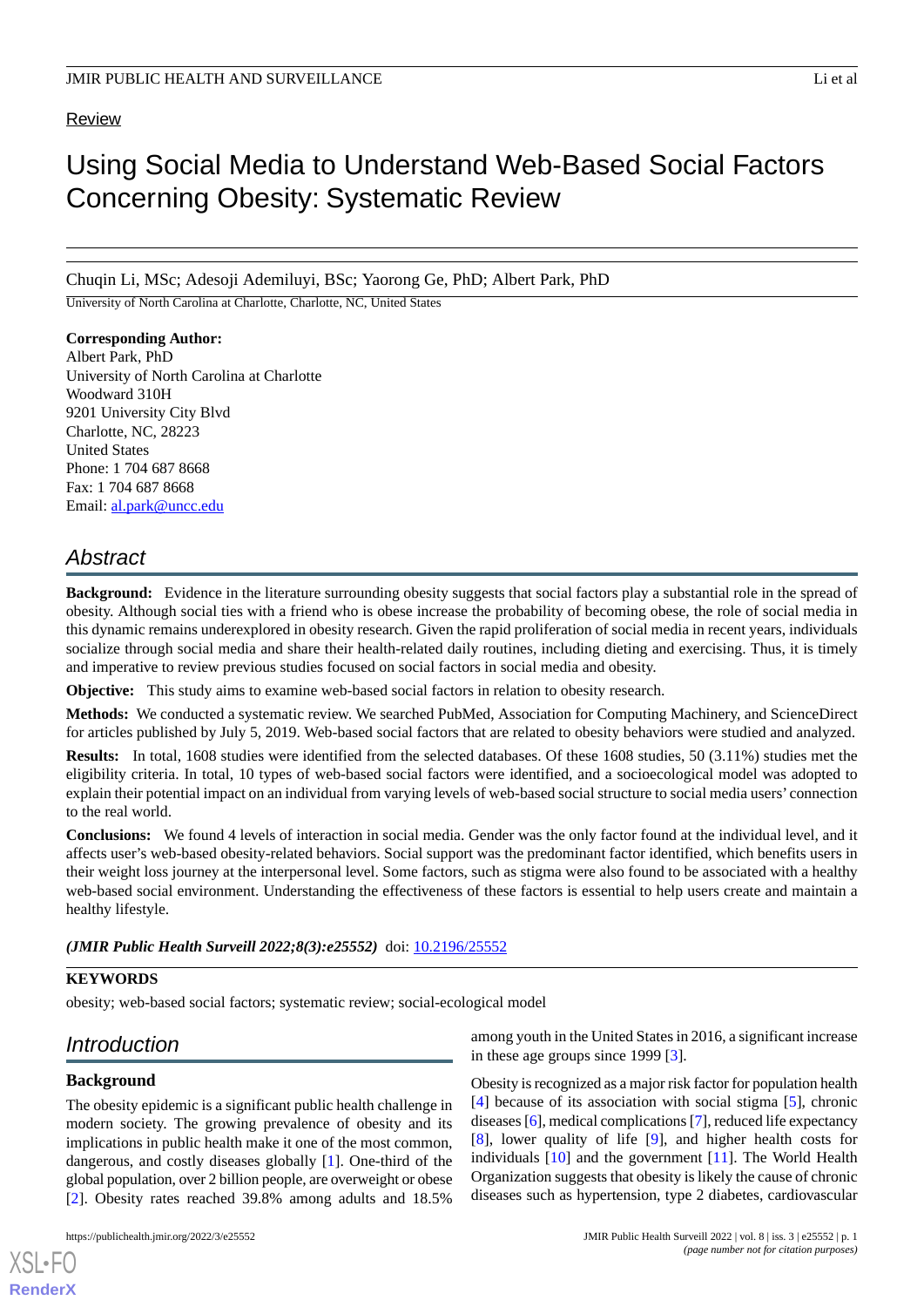diseases, and some cancers [\[12](#page-18-11)]. Women with obesity are more vulnerable to infertility, miscarriage, and other childbearing-related complications [\[7](#page-18-6)]. Obesity in childhood also increases the risk of other diseases and may even be carried through adolescence to adulthood [[6\]](#page-18-5). Obesity also increases individual and fiscal expenditure. The annual medical cost of obesity in the United States was US \$147 billion in 2008, and the annual medical cost for an individual with obesity was estimated to be US \$1429 higher than that for individuals with a healthy weight [\[11](#page-18-10)]. Obesity may affect human development [[8\]](#page-18-7), suggesting that its prevalence could be detrimental to human life expectancy in the 21st century, reversing the increase in life expectancy seen in the 20th century. Global efforts are paramount in controlling the obesity pandemic.

## **Social Factors as Important Drivers of Obesity Pandemic**

Recent developments in research have identified two main factors—exercise and diet [[13,](#page-18-12)[14](#page-18-13)]; however, there are other factors associated with obesity [\[15](#page-18-14)]. According to a study, a developed society is the leading cause of the current obesity pandemic in that it creates an obesogenic environment [[16\]](#page-18-15). An obesogenic environment is defined as an environment where there is easy access to inexpensive and calorie-dense food, excessive food intake, insufficient physical activity, and inexpensive nonphysical entertainment [[7](#page-18-6)[,17](#page-18-16)]. An obesity epidemic with interconnected social factors could result in an obesity pandemic.

Social factors are defined as factors that affect an individual's lifestyle [\[18](#page-18-17)]. These influences have a significant effect on people's health-related behaviors [[13,](#page-18-12)[19](#page-19-0)]. Thus, social factors play an important role in the spread of obesity. For example, a study conducted by Christakis and Fowler [[20\]](#page-19-1) tracked a densely interconnected social network of 12,067 people for 32 years. It showed that a person's chances of becoming obese increases by 57% if he or she has a close relationship with someone who is obese. Furthermore, the self-perception of weight can also be influenced by peers. Previous research indicates that children and adolescents who are surrounded by many overweight peers might have inaccurate perceptions of their weight and underestimate it [\[21](#page-19-2)[,22](#page-19-3)].

With the recent ubiquity of social technologies, these peer effects are expanding to the general public. A recent study on a large-scale social network showed that social influences also affect collective public health behaviors, such as habits associated with obesity and tobacco use [\[23](#page-19-4)]. Similarly, examining user interactions on social media has proven useful in understanding public attitudes and perceptions of health topics [[24\]](#page-19-5). As a result, it is timely and imperative to understand web-based social factors in a web-based social environment to counteract the obesity epidemic.

## **Social Media for Understanding Obesity**

Social network websites serve as web-based services that allow individuals to build social profiles, form connections with other users, and view other profiles in the system [\[25](#page-19-6)]. Popular social network websites such as Facebook, Twitter, and Reddit have attracted millions of users since they were first introduced in

2004, 2006, and 2005, respectively. A 2018 survey of US adults found that the social media landscape shows a long-standing trend of continuous use throughout the day and newly emerging narratives (eg, posts, tweets, and images) [[26\]](#page-19-7). For example, 69% of US adults use at least one social media website; 74% of Facebook users and 46% of Twitter users access the website daily [[27\]](#page-19-8). Internet integration may offer possibilities for accessing obesity-related information, including weight loss, obesity diagnosis, and weight management.

Social media platforms have the potential to change users'health behaviors. An increasing number of users' social interactions are publicly shared on the web, making social media a vital data source for studying public health, especially *lifestyle diseases* such as obesity [\[24](#page-19-5)]. Chang et al [[28\]](#page-19-9) systematically reviewed the use and impact of social media in web-based weight management and demonstrated that social media plays a role in retaining and engaging participants in weight management.

## **Review Aim**

The primary aim of this review is to extend the knowledge on the influences of web-based social factors concerning obesity-related behavior to better inform future studies in examining interventions using social factors. This is the first study to systematically review the effects of web-based social factors on obesity-related behaviors in the web-based social media environment. Other related systematic reviews have examined obesity, social media use, and the effectiveness of social media in intervention studies for obesity prevention [[29,](#page-19-10)[30\]](#page-19-11).

# *Methods*

## **Data Sources and Search Strategy**

We used three popular electronic databases—PubMed, Association for Computing Machinery (ACM), and ScienceDirect—in this review. PubMed is known as a comprehensive database in biomedical research [[31\]](#page-19-12); the ACM database is maintained by the world's largest scientific and educational computing society [\[32\]](#page-19-13); and ScienceDirect provides access to an extensive database of scientific and medical research [\[33](#page-19-14)]. The search strategy in ACM and ScienceDirect was designed by combining the search terms social media and obesity. The full search string in ACM and ScienceDirect was *Social media* AND *obesity*. The MeSH (Medical Subject Heading) terms *social media* [\[34](#page-19-15)] and *obesity* were used in the PubMed search. The full search string in PubMed was *Social Media* (MeSH) AND *Obesity* (MeSH). All searches were completed on July 5, 2019.

## **Study Selection and Screening**

This study aims to review studies that used social media with elements of social factors for obesity research. To meet the review aim, we defined social media in this study as an internet-based platform allowing individual users to create and exchange content (eg, blogs, web-based discussion boards, and Twitter) based on a previous study by Kaplan and Haenlein [[35\]](#page-19-16).

```
XSI - F(RenderX
```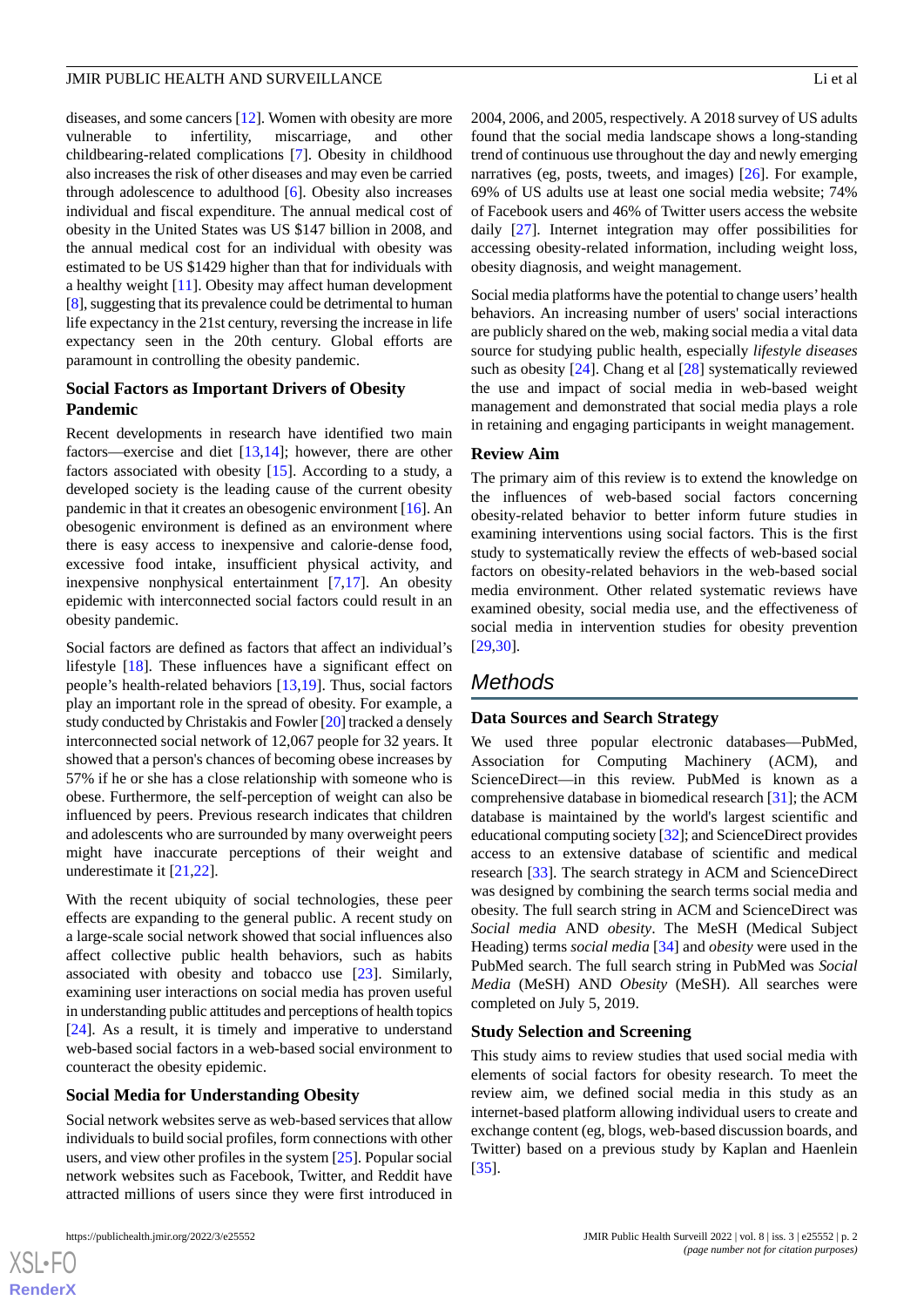All studies that met the inclusion criteria were included in this review. Inclusion criteria were defined as follows: (1) obesity was the primary study topic, (2) social media served as the main platform, (3) social interactions were incorporated, (4) the study was published in the peer-reviewed literature, and (5) the study was in the English language. To understand how web-based social factors can influence people in understanding or improving weight management outcomes, we either set organic or encouraged social interaction as an inclusion criterion. Other types of scholarly articles were excluded: comments, systematic reviews, conference reports, and letters. Moreover, design studies that only suggested the use of social media, such as a randomized controlled trial study design by Willis et al [[36\]](#page-19-17), were excluded.

On the basis of title and abstract, 2 independent reviewers first screened all articles. All articles were categorized into (1) included, if the paper met the inclusion criteria, (2) excluded, if this paper did not meet the inclusion criteria, and (3) needed full-text review, if the abstract could not provide enough information or was not available. A paper was then excluded at the screening stage if the 2 reviewers agreed to exclude it

<span id="page-2-0"></span>

based on title and abstract. Except for the excluded articles, all articles were moved to the eligibility stage, which required 2 reviewers to perform a full-text review. At the eligibility stage, any disagreement was discussed to form a consensus. The third reviewer, a tiebreaker, was introduced if consensus could not be reached.

## *Results*

## **Overview**

In total, 1608 studies were identified from our selected databases and search strategy, of which 16 (1%) were duplicated ([Figure](#page-2-0) [1\)](#page-2-0). After removing the duplicates and assessing the title and abstract, 93.72% (1507/1608) of the articles were excluded, and 5.29% (85/1608) remained for full-text reading. A full-text examination excluded 2.18% (35/1608) of the articles. In total, 3.11% (50/1608) of the articles met our inclusion criteria and were included in this systematic review. We summarized the internet-based social factors and their corresponding effectiveness in the following section. Furthermore, we examined how different social media platforms were used in previous studies.

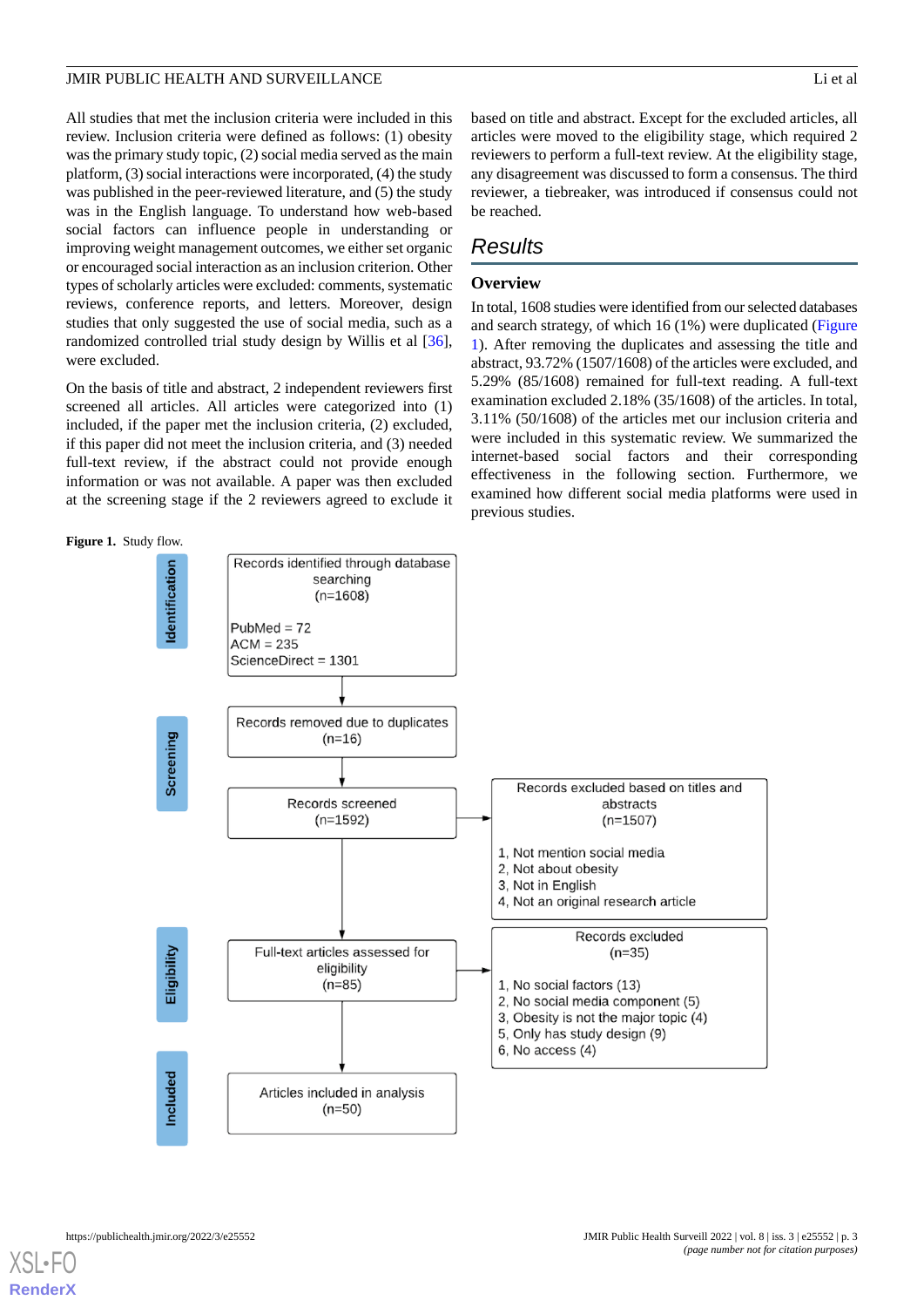#### **Web-Based Social Factors**

## *Overview*

Traditionally, obesity is linked to behavior at the individual level, such as overeating and lack of exercise. However, new studies have shed light on social factors that contribute to obesity-related behaviors. We investigated web-based social factors in this study. There is no universal definition of web-based social factors in the literature. Here, we defined web-based social factors as social factors that exist in web-based social environments and have the potential to affect users' behaviors. We focused on identifying web-based social factors and understanding their potential effect on users'obesity-related behaviors. We found 10 different web-based social factors used and mentioned in previous studies. The most common to the least common web-based social factors were social support and social ties, gender, geo-cultural factors, stigma, obesogenic environment, source credibility, school environments, social movements, policy, and social sharing behaviors. We will first discuss the most frequently mentioned social factors, social support and social ties.

## *Social Support and Social Ties*

Social support is emotional comfort and material resources provided by peers connected in a social network. It is the most frequently mentioned factor in previous studies related to our study aim. Users of social media platforms can exchange social support. They view social media as a good place for finding and receiving social support and locating information platforms for those interested in changing their lifestyle and eating habits [[37\]](#page-19-18). A previous study found that users who tried to use Twitter to record their weight loss journey reported receiving more social support from the internet-based environment than from their real families and friends [\[38](#page-19-19)].

In web-based communities, we identified two types of social support: informational support and emotional support. Informational support includes sharing resources and providing professional feedback through social networks [\[39](#page-19-20)-[41\]](#page-19-21). Emotional support primarily comes from peers. Social culture and the concept of social media encourage users to be active with other users. In some intervention studies [\[40](#page-19-22)], program participants were instructed to discuss progress, issues, and goals with other participants using social media platforms. Through various platforms or programs, peer encouragement  $[42]$  $[42]$ , peer support  $[43,44]$  $[43,44]$  $[43,44]$ , and peer pressure  $[41]$  $[41]$  were identified.

Moreover, two platforms were found to be the major conduits for social support: blogs and Facebook. Savolainen [\[45\]](#page-20-2) asserted that the main strength of web-based blogs is that they can provide emotionally supportive forums for sharing opinions. From a blogger's perspective, Leggatt-Cook and Chamberlain [[43\]](#page-20-0) learned that bloggers hope to create and build a community that will support them and their attempt to lose weight. Facebook's private groups have been widely used in intervention studies. These groups were created to share resources and serve as a platform for participants to communicate  $[40]$  $[40]$ . In a study by Waring et al [[41\]](#page-19-21), first-time mothers were often found to seek out other mothers' advice and support from Facebook

groups. Twitter is primarily used to collect public opinions, but it was also found to offer the opportunity to create a supportive network [\[39](#page-19-20)].

Social support is suggested to be very important for users who try to lose weight. Lack of support had a negative effect on weight loss. Pappa et al [[44\]](#page-20-1) found that the peer search for support was inversely associated with weight loss. Even in the anonymous platform Reddit, the authors observed an increasing number of users returning to the community, and greater weight loss was reported from users if they received support in the community [\[42](#page-19-23)]. The effectiveness of social support in weight loss has been reported to be positive. He et al [\[46](#page-20-3)] found that social support positively correlated with weight loss. Jane et al [[37\]](#page-19-18) also found that individuals had better health outcomes if supported by professionals. Chomutare et al [\[47](#page-20-4)] mentioned that their study found a positive correlation between web-based participation and weight loss by analyzing data on older women with obesity who were active in a web-based community. A study conducted on individuals with mental illness also found that weight loss was associated with perceived peer-group support because the participants felt compelled to pursue weight loss goals [\[48](#page-20-5)]. We also found a detracting study on the influence of social support on BMI reduction. An experiment on college students showed that students in the Facebook support group did not show a significant difference in BMI compared with the control group at the end of 24 months. However, the author reported that students in the intervention arm showed a significantly greater increase in the number of appropriate weight control strategies than those students who were not in the support group [\[49](#page-20-6)]. Similarly, a meta-analysis by Merchant et al [\[40](#page-19-22)] suggested that interventions that provide participants with professional support during their diets and physical activities are more effective than those that do not.

Social support is understood through social ties, the connections among peers. The social tie theory concludes that the probability of a person becoming obese increases if friends with obesity surround them  $[20]$  $[20]$ . A study by Phan et al  $[50]$  $[50]$  adopted the social tie theory in their experimental study, confirming that individuals tend to perform similar lifestyle behaviors as their friends from the internet-based environment. Social ties also affect received social support. Social support has a negative correlation with weak ties (ie, unfamiliar individuals) in the context of weight control. Chen et al [\[51](#page-20-8)] reported that participants found community competition and support from strong ties (eg, couples and parents) were motivating, whereas support from unfamiliar participants was demotivating.

#### *Gender*

We identified gender as a web-based social factor because we found 5 previous studies [\[39](#page-19-20),[41](#page-19-21)[,52](#page-20-9)-[54\]](#page-20-10) indicating that women and men have different web-based social behaviors regarding obesity. Abbar et al [[52\]](#page-20-9) showed that women are often more willing to share information on the web, such as preparing low-calorie food, which was also supported by other related studies [\[55](#page-20-11),[56\]](#page-20-12). Women were more likely to share their family members' weight management experiences on social media. Only mothers of a childhood weight loss camp were willing to use social media to receive informational support and post their

```
XS\cdotFC
RenderX
```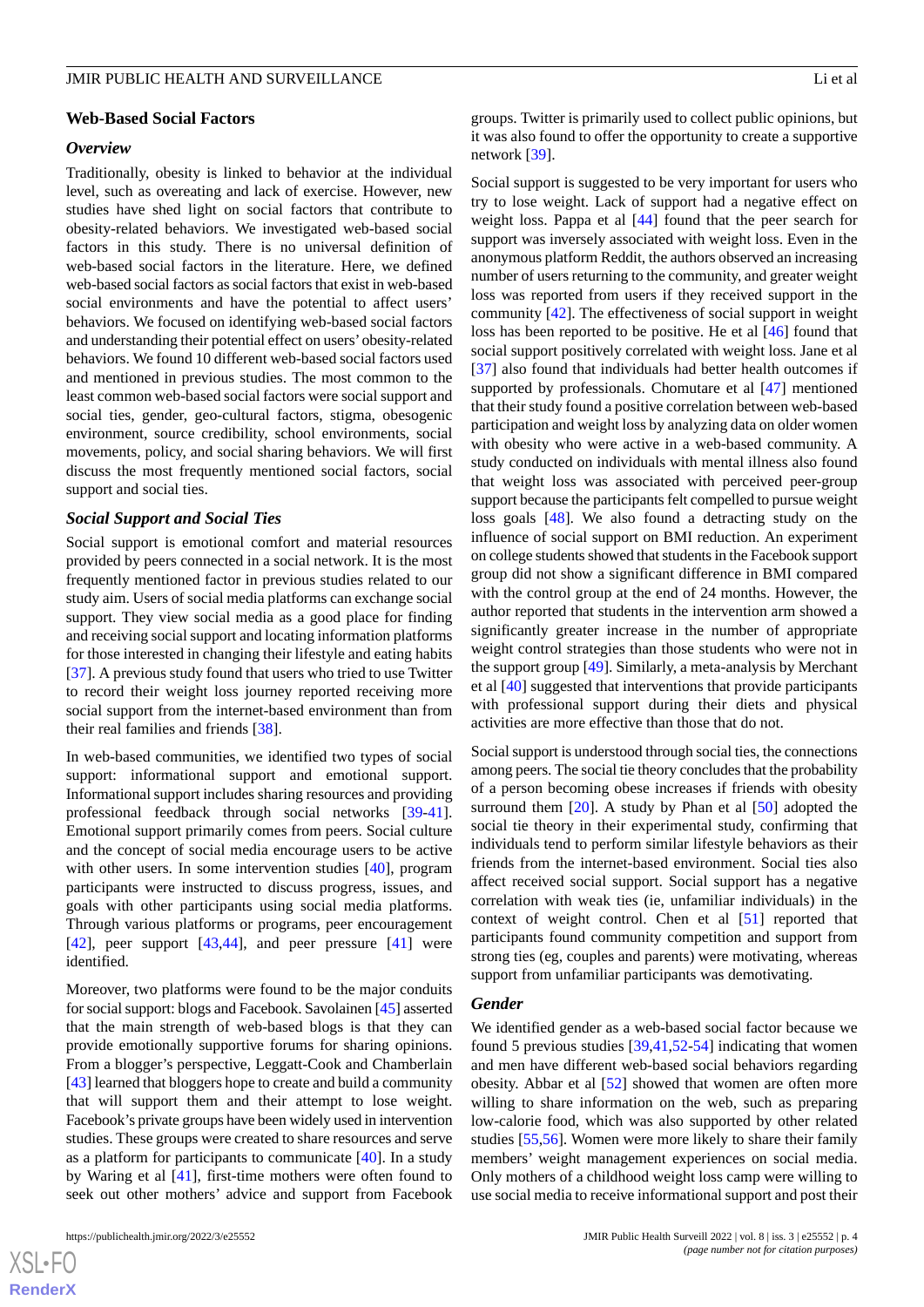children's progress [\[39](#page-19-20)]. In a Twitter-delivered weight loss program, Waring et al [[41\]](#page-19-21) found that a great proportion of women read each other's progress. These participants were reading other people's tweets more than posting their own progress. Women were critical when self-evaluating their weights. In a study by Kuebler et al [\[53](#page-20-13)], Yahoo! Answers data found that most women, when asked about their self-perspective on their weight, tended to overestimate. Web-based social norms show the characteristics of women and men that are socially constructed.

## *Geo-Cultural Factors*

Users' health behaviors occur in a setting composed of web-based, social, and cultural environments. Geo-cultural factors explain how users' behaviors on the web are affected by their physical surroundings. Several studies have found that social media data can provide insight into the health conditions of US residents. A total of 3 studies by Gore et al [[57\]](#page-20-14), Culotta [[58\]](#page-20-15), and Abbar et al [\[52](#page-20-9)] used Twitter data to predict county-level health. Abbar et al [\[52](#page-20-9)] discovered that the calories of food mentioned in tweets correlated to the county's obesity rate. Gore et al [[57\]](#page-20-14) found that the tweets in areas with lower obesity rates had three features: (1) tweets had more positive sentiments, (2) more tweets mentioned fruits and vegetables, and (3) physical activities of any intensity were more frequently mentioned. Culotta [[58\]](#page-20-15) reported similar findings that negative emotions were found in tweets from areas with high obesity rates. Garimella [[59\]](#page-20-16) further validated the feasibility of using image data to track public health concerns. They found that user- and machine-generated image tags on Instagram could be used to forecast the county's obesity rate. By analyzing pictures on Instagram, Mejova et al [[60\]](#page-20-17) found that the number of fast-food restaurants in a county in the United States positively correlated with local obesity rates. They further revealed that locally owned restaurants with dietary and nutritional alternatives were more popular in areas with lower obesity rates. Another interesting finding from Weber and Mejova [\[61](#page-20-18)] showed that the percentage of profiles with a valid profile picture was higher in areas with a higher obesity rate. Another branch of the geo-cultural factor is involved in culture and religion. After a weight loss camp in Qatar, a study concluded that the religious month and cultural orientation were critical to the outcome, affecting users' web-based recording behavior [[54\]](#page-20-10). These findings suggest that users' web-based obesity-related behaviors are related to location-specific environments.

#### *Stigma*

Stigmatization and associated discrimination—sometimes referred to as weight bias—affect the individual's mental and physical health and social behavior. Studies on Western culture highlight the stigmatization of individuals with obesity, showing that they are stigmatized and associated with laziness, low self-control, and moral laxity [\[55](#page-20-11)]. Social media is used to propagate social stigmatism, mainly in the form of fat-shaming, a practice of humiliating and criticizing overweight individuals on social media [[62\]](#page-21-0). Mejova et al [\[62](#page-21-0)] found that up to 27.6% of non-URL tweets mentioning obesity were fat-shaming, with some self-hate messages. In a recent study by Karami et al [[63\]](#page-21-1),

Twitter users often coupled exercise-related terms with obesity. This could also indicate that individuals associate exercise and self-regulation (or lack of it) as the main cause and solution for obesity. Although the social stigmatism of obesity is widespread on the web, individuals have also pushed back social stigmatism using social media platforms. People expressed anger caused by the stigma of obesity on Twitter in a retaliatory manner to address widespread stigmatization against overweight and obese people [\[64](#page-21-2)].

Stigma has been found to undermine a user's mental health, but its effects on users'web-based interactions remain inconclusive. A person's mental health status revealed by social media data indicates that a user's mental health is affected by their social surroundings. A study by Kuebler et al [[53\]](#page-20-13) suggested that people with obesity residing in counties with higher levels of BMI have better physical and mental health than people with obesity living in regions with a low obesity rate. Another 2 studies investigated the impact of weight stigma by comparing web-based behavior between users with normal weight and users with obesity. May et al [[65\]](#page-21-3) did not find weight bias in their study because weight status had no effect on the rate of interactions and follow backs. However, a different study by Weber et al [\[61](#page-20-18)] found that users who were labeled as overweight had fewer followers and fewer directed tweets. Although stigmatization may not affect the user's web-based behavior, the widespread stigmatization on social media will diminish a user's mental health.

#### *Obesogenic Environment*

An obesogenic environment refers to an environment that promotes high-energy intake and sedentary behavior [\[66](#page-21-4)]. By analyzing the content users post on social media, we found that an obesogenic environment is one of the major causes of the obesity pandemic. A content analysis of frequent retweets about obesity by So et al [\[64](#page-21-2)] revealed that four major social determinants of obesity are discussed on Twitter: cheap and unhealthy food, school food systems, portion sizes, and dysfunctional food systems. Among these determinants, easy access to cheap, calorie-dense foods had the highest tweeting rates. This finding suggests that the web-based information environment is changed by the physical obesogenic environment by informing users' behaviors.

#### *Source Credibility*

Credible health information sources are persuasive [[67\]](#page-21-5); however, some social media obesity-related information was found to be incomplete or inaccurate. A low-credibility source could exert a negative influence on users' obesity-related behaviors. The primary reason revealed by previous studies is that information from professionals is lacking. Web-based information from professionals about obesity proved to be more accurate than that from other users. Erdem and Sisik [\[68](#page-21-6)] analyzed the content of 300 YouTube clips on bariatric surgery, also known as weight loss surgery, and suggested that the content from professional accounts tends to be more accurate. In another study, Basch et al [[69\]](#page-21-7) analyzed the top 100 most widely viewed weight loss videos on YouTube and found only 1 professional video; consumer-created videos dominated the domain. Mejova [[62\]](#page-21-0) examined 1.5 million tweets mentioning

```
XS-FO
RenderX
```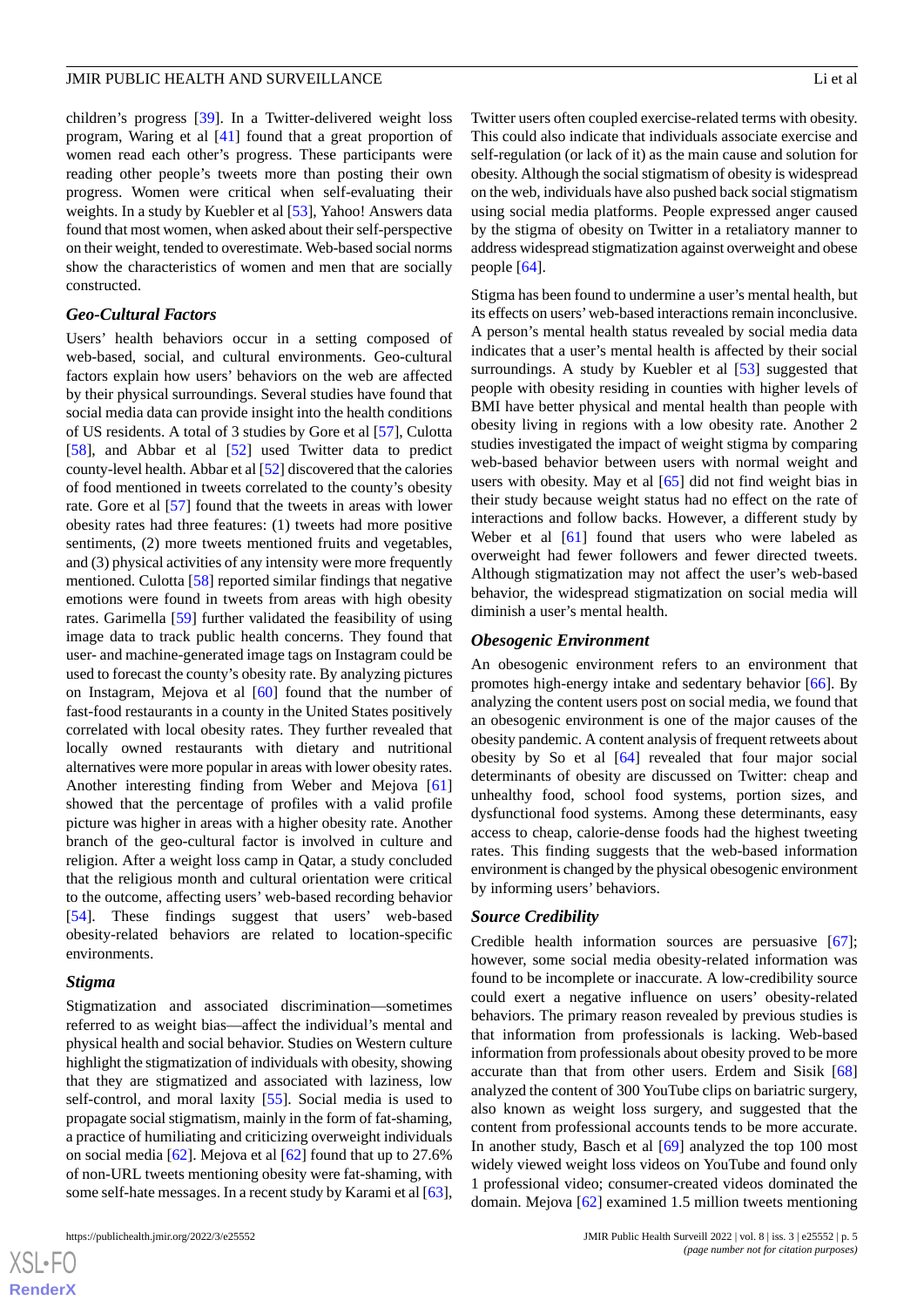obesity and diabetes and found that only 23% of the content came from verified users (ie, Twitter accounts that are associated with a governmental or academic institution). Similarly, more individuals than organizations tweeted about childhood obesity [[67\]](#page-21-5).

Misinformation in content can also harm users. YouTube advertisements for rapid weight loss products and commercial videos focused too much on workouts instead of maintaining a balanced diet [\[69](#page-21-7)]. The top-cited domains relating to obesity and diabetes on Twitter are not affiliated with guidelines provided by governmental or academic institutions [[24\]](#page-19-5). The discrepant information from user-generated content can lead to a drop in trust for these platforms. Messages presented in traditional social media platforms, such as blogs, were seen as a more reliable source than other newer social media platforms, such as Facebook [[70\]](#page-21-8). Meitz et al [[70\]](#page-21-8) compared the source credibility perceptions among different platforms and found that messages on Facebook were perceived as significantly less relevant than messages presented in blogs. Together, these studies reinforce the importance of source credibility in conducting users' health behaviors.

#### *School Environment*

School, serving as a center of childhood development, has an influential role in a child's early behavioral development. Findings from social media content analysis suggest that the school environment is essential in affecting children's obesity-related behaviors. From one aspect, the school decides students' daily routines and food selection. So et al [\[64](#page-21-2)] argued against excess homework, and Harris et al [[67\]](#page-21-5) noted that most public schools do not regulate access to junk food. In addition, teachers'participation in combating childhood obesity is critical. In a preschool obesity prevention curriculum, parents showed a strong desire for more engagement from their classroom teachers [\[71](#page-21-9)]. Changing the school environment was the most common strategy to combat childhood obesity mentioned on Twitter. For example, a person tweeted, "Americans expect schools to lead in preventing childhood obesity" [\[67](#page-21-5)]. Users' attitudes toward school environments shape the internet-based discourse on childhood obesity.

#### *Social Movements*

Social movements are defined as organized efforts by a group of people to bring out or impede social or cultural changes [[72\]](#page-21-10). Social media offers a new possibility of exploring social movements efficiently. In recent years, several distinct web-based trends regarding obesity have been found in social media: *body positivity*, *thinspiration*, *fitspiration*, and *HAES* (health at every size). The term *body positive* originally came from the 1960s feminist movement and resurfaced in the fat acceptance movement. A content analysis of *body-positive* images on Instagram showed that this movement seeks to challenge beauty standards while rejecting an inaccessible body image and promoting acceptance of all body types and appearances [[55\]](#page-20-11). However, another prevailing trend called *thinspiration* surfaced with the intent of spreading thin body imagery and inspiring weight loss. Content analyses showed that body-positive images on Instagram drew a broad range of body sizes [\[55](#page-20-11)], whereas thinspiration images on Twitter tend

to depict ultrathin and scantily clad women [\[73](#page-21-11)]. Exposure to guilt-inducing and body-objectifying messages has been found to increase body dissatisfaction and negative mood. The study also showed that the more times individuals view thinspiration content, the higher the probability they will report eating disorder symptoms [[69\]](#page-21-7). Subsequently, a new trend called *Fatspiration*, supporting fat acceptance, has become prominent in the mainstream [\[56](#page-20-12)] and was found on the web. Another trend, *HAES*, promoting wellness rather than weight loss, was also identified. However, discrimination against obesity has not yet been resolved. Fat stigmatization content within the *HAES* and *Fatspiration* tags were found in a content analysis of Instagram images [\[74](#page-21-12)]. Social media shapes the web-based information environment and helps us fully understand the context of social movements. Without understanding the full scope, there is a potential for a negative shift in social norms.

## *Policy*

Governments have tried to combat obesity by establishing new policies. Three studies [[67](#page-21-5)[,75](#page-21-13),[76\]](#page-21-14) used social media to study the public's attitude and reaction toward government policy. In 2016, the United Kingdom also published a plan to reduce England's rate of childhood obesity within the next 10 years, *Childhood obesity: a plan for action*. Most comments to the related web-based newspaper articles were considered negative in a study by Gregg et al [\[76](#page-21-14)]. Later, in 2017, Kang et al [\[75](#page-21-13)] collected relevant tweets to investigate the public's opinion on a new school meal policy. They found that 70% of tweets were neutral, although the number of negative tweets was still higher than that of positive tweets. Negative tweets expressed interest and concern about the policy and suspicion of the effectiveness of the campaign. Instead of worrying, some users also used social media to support the announcement and execution of policies. Harris et al [\[67](#page-21-5)] found *Bye Fitspiration Junk Food*, a US Department of Agriculture rule that requires healthier snacks for children and the adoption of the physical education classes as a core subject in schools, was a prominent movement in communication about childhood obesity on Twitter. Web-based information can shape an individual's attitude toward a certain policy. With social media, policy makers can better disseminate policies and raise public awareness.

#### *Social Sharing Behaviors*

We found 2 psychology theories related to web-based sharing behaviors in the literature: social sharing of emotions and cognitive dissonance theory. Social media makes it easier for users to share their opinions, and users' web-based obesity-related behaviors have been found to be guided by these theories. In 1995, Rime et al [[77\]](#page-21-15) proposed that emotion is a critical motivator in social sharing. The social sharing of emotions has shown that people have an innate need to tell others when they experience an emotionally impactful event [[64\]](#page-21-2). According to So et al [\[64](#page-21-2)], a content analysis of frequent retweets about obesity on Twitter, the emotionally evocative tweets, specifically evoking amusement, were the most frequently retweeted. Another theory, cognitive dissonance theory, posits that we experience psychological discomfort when we encounter beliefs that are inconsistent with our own. As a result, people try to reduce this discomfort by exposing

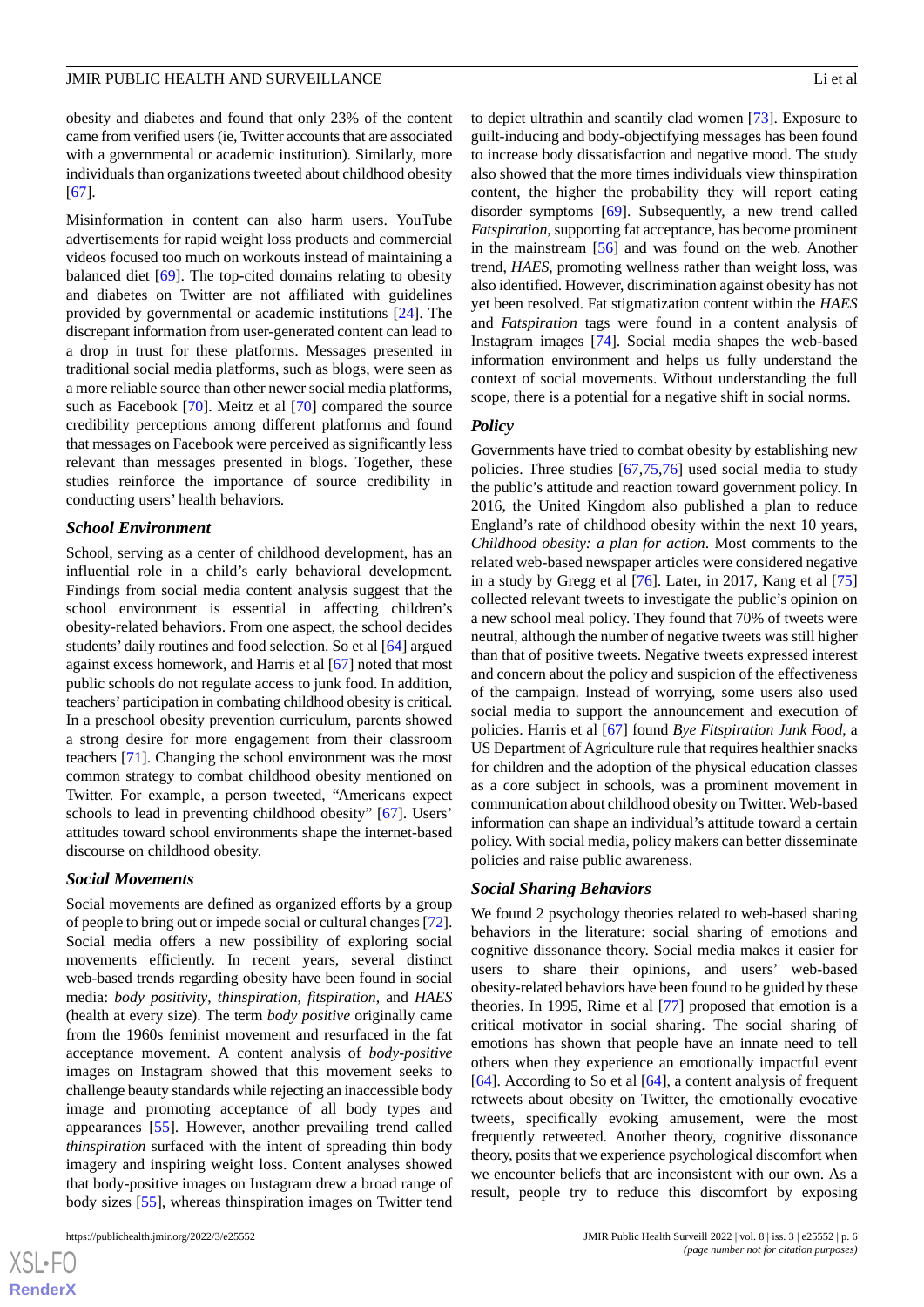themselves to information that helps them resolve cognitive conflicts. A study on Instagram pictures showed that people who reside in high-obesity areas are more willing to post food-related photos than the people in low obesity areas [[60\]](#page-20-17). By understanding the underlying mechanisms of these phenomena, we can better manage obesity-related behaviors.

## **Study Year and Region**

All the included studies were published between 2011 and 2019, and the number of each study by year is shown in [Table 1](#page-6-0). This number started to increase in 2014 (n=7) and reached a peak in  $2017$  (n=14). However, this is partly because our search was conducted in July 2019.

<span id="page-6-0"></span>**Table 1.** Number of studies over year.

| Year | Studies, n   |
|------|--------------|
| 2011 |              |
| 2012 | $\mathbf{1}$ |
| 2013 | 1            |
| 2014 | 7            |
| 2015 | 5            |
| 2016 | 12           |
| 2017 | 14           |
| 2018 | $8\,$        |
| 2019 | 1<br>л.      |

<span id="page-6-1"></span>In total, 9 study regions were mentioned, with most of the studies coming from the United States (35/50, 70%). Except for China, Australia, and Qatar, all other regions were located in Europe. The number of studies conducted in other countries is shown in [Figure 2](#page-6-1). Several groups of users were studied; children, women of childbearing age (eg, pregnant women [[78\]](#page-21-16),

postpartum women [\[41](#page-19-21)], and mothers with newborns [\[79](#page-21-17)]), and adults with other relevant illnesses (eg, diabetes [[51\]](#page-20-8)) were the 3 leading types of user groups studied. Only the study by Aschbrenner et al [\[48](#page-20-5)] focused on adults with obesity and severe mental illness.

**Figure 2.** The distribution of study region.



## **Social Media Platforms and Their Roles**

We identified 3 different roles that social media serves in each study. Inspired by a study by Leroux et al [[80\]](#page-21-18), three potential roles of social media in obesity-related studies were identified:

[XSL](http://www.w3.org/Style/XSL)•FO **[RenderX](http://www.renderx.com/)**

Data collection is used to define when social media platforms were only used to collect the data used in the study. The intervention pathway defines social media use as a comprehensive channel in an intervention study. The role of

data collection, intervention pathways, and ancillary resources.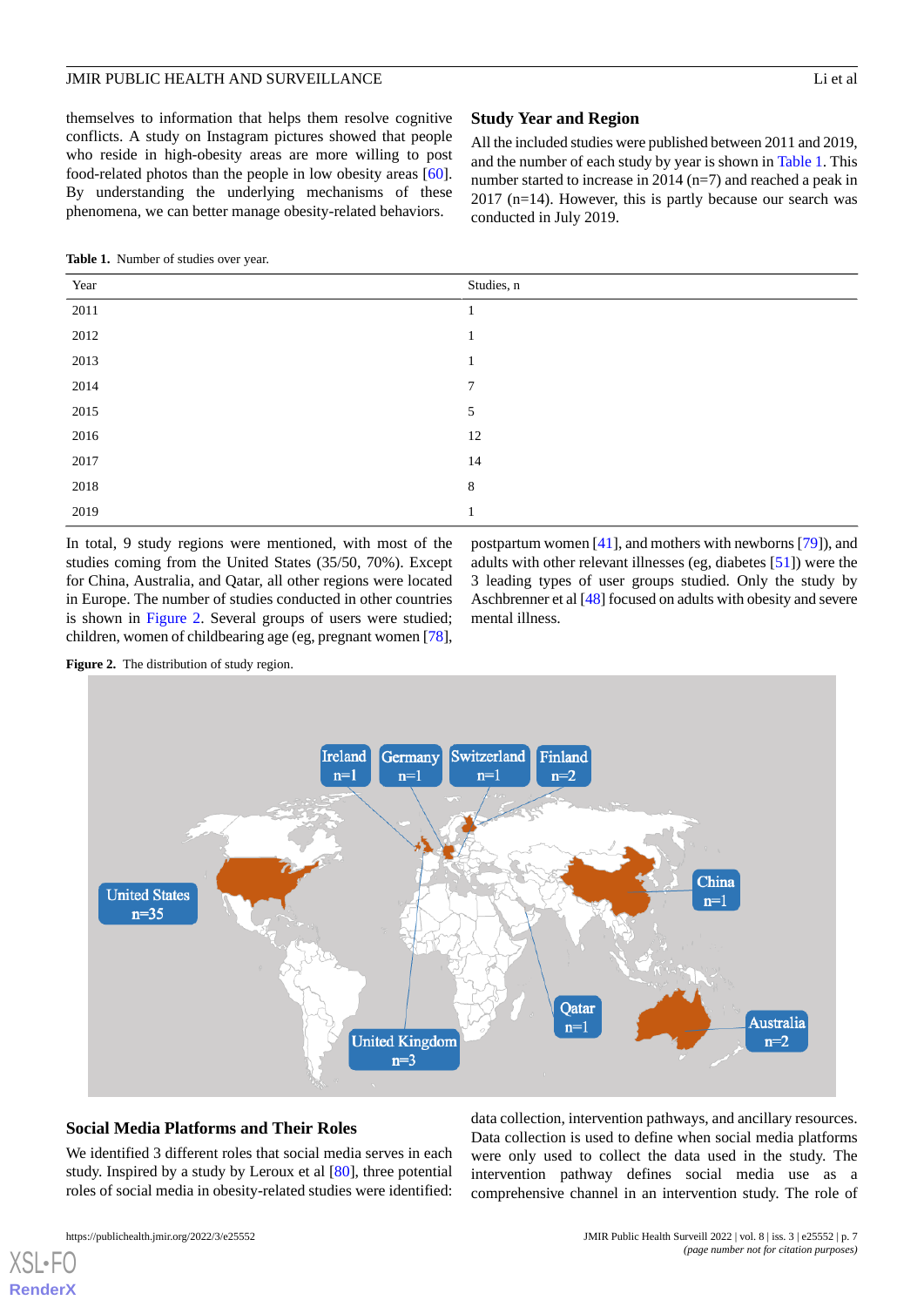social media includes delivering the message and serving as a web-based communication platform for participants in weight management or loss interventions. We defined ancillary resources as the role when social media is used as an experimental platform. Data were also collected when serving as ancillary resources. The major difference between data collection and ancillary resources is the source of data. If the data were collected for the purpose of analyzing and understanding the data, we defined them as data collection; if the data were generated from the experiment, we defined them as ancillary resources. The type of study can be used to distinguish between intervention pathways and ancillary resources. Social media platforms only serve as an intervention pathway in an intervention study. These categories are mutually exclusive.

We also categorized social media platforms into six different types: microblogging, social networks, weblogs, photo or video sharing, web-based forums, and messaging. Facebook, the largest web-based social network, was the most frequently used (14/50, 28%). Facebook was used the most in intervention studies. Facebook was used as a message delivery channel, in which private groups were introduced as a smaller online support group for participants to share goal-related resources, individual signs of progress, and messages. Only 1 study collected data from Facebook by accessing public Facebook posts. [[24\]](#page-19-5). Similar to Facebook, a Chinese social network platform, WeChat, was used in a study by He et al [[46\]](#page-20-3) as the intervention pathway. Twitter allows users to communicate with others from all over the world. Twitter, a microblogging platform, was used to collect data to understand public opinions (11/50, 22%). One study also used Twitter as an ancillary resource (1/50, 2%) to conduct their experiment. For example, May et al [[65\]](#page-21-3) created

4 Twitter accounts portraying women (2 obese and 2 normal or overweight) who were interested in weight loss and pretended to behave as regular users. Later, they examined the interaction with other users and mimicked users (eg, follow-back rate). Another study used Twitter as an intervention pathway to involve participants [[39\]](#page-19-20). Few studies have investigated blogs (4/50, 8%), mainly because of the difficulty in extracting meaningful insights from large pieces of text.

Similarly, only 2 studies analyzed clips from YouTube because of the complexity of analyzing videos. Instagram, one of the most prominent photo-sharing platforms, was used in 7 studies. A total of 2 studies used Instagram as an intervention pathway in which participants were asked to upload their meals. In other studies, researchers analyzed public photos to understand public health [[59\]](#page-20-16), social movements [\[55](#page-20-11),[74\]](#page-21-12), and social sharing behavior [\[60](#page-20-17)]. A small number of studies analyzed Twitter and Instagram data with extended data points. For example, researchers combined demographic and geolocation information to better predict the obesity rate of the regions [\[58](#page-20-15)]. Reddit has been used in several health-related studies [\[81](#page-21-19)]; however, we found only 2 studies using Reddit in our search. Another type of social media is a forum. We identified 3 studies that investigated Yahoo! Answers, a self-developed application (ie, HealthTogether), and another platform not specified in the literature. WhatsApp was chosen as the intervention pathway in 1 study as an alternative to the traditional SMS text messaging method. In this study, group-chat rooms were formed to deliver information and allow participants to communicate on the web. [Table 2](#page-8-0) presents in the information in a more comprehensive format. The amount of data used in the study and the major study participants are summarized in [Table 3.](#page-9-0)

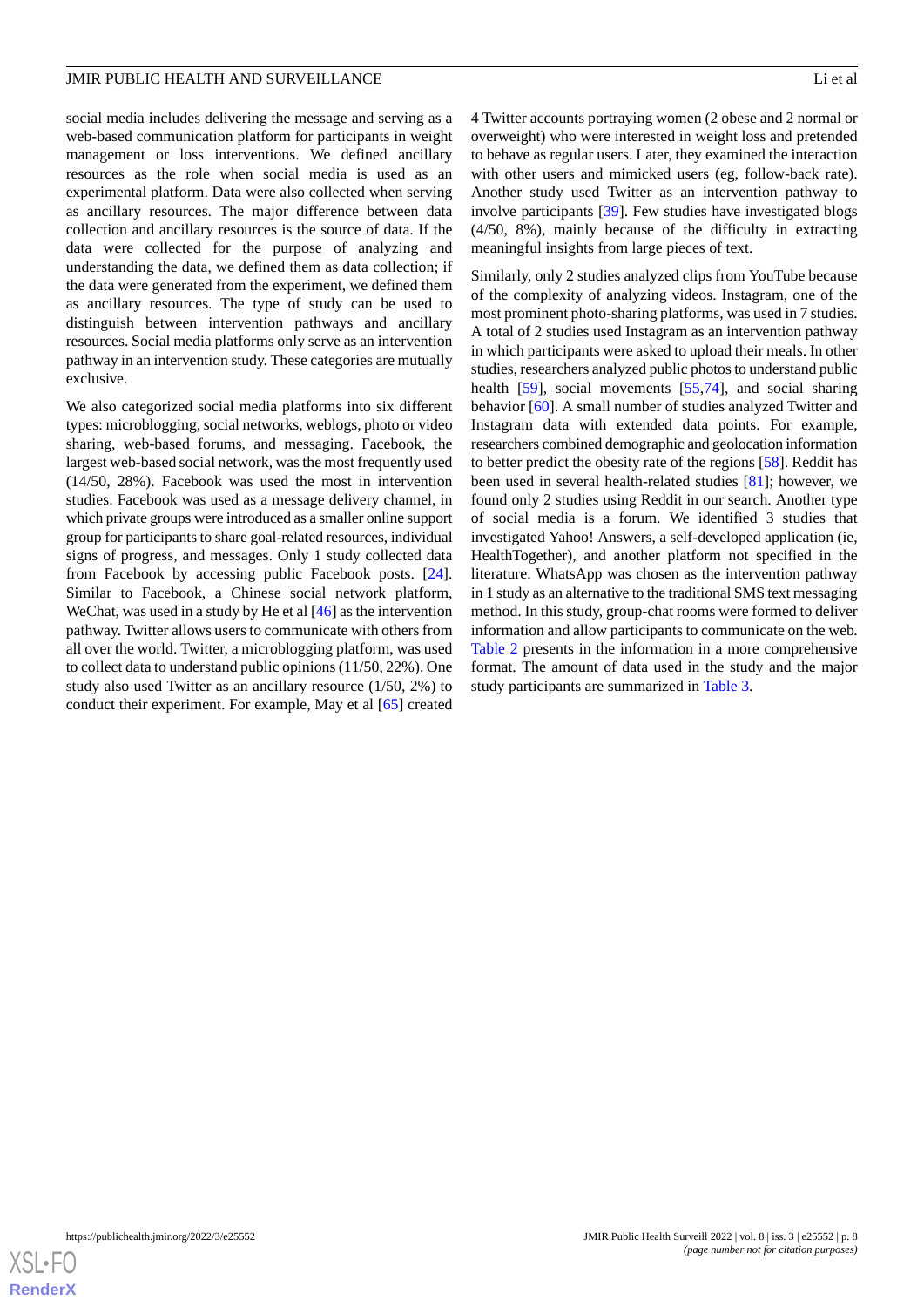<span id="page-8-0"></span>**Table 2.** A descriptive overview of social media platforms.

| Type and platforms            | Studies, n     | Data collection, n | Intervention pathway, n | Ancillary resource, n |
|-------------------------------|----------------|--------------------|-------------------------|-----------------------|
| Microblog (n=14)              |                |                    |                         |                       |
| Twitter                       | 14             | 11                 | $\mathfrak{2}$          | $\mathbf{1}$          |
| Social network (n=15)         |                |                    |                         |                       |
| WeChat                        | $\mathbf{1}$   | $\mathbf{0}$       | $\mathbf{1}$            | $\boldsymbol{0}$      |
| Facebook                      | 14             | $\mathbf{1}$       | 13                      | $\boldsymbol{0}$      |
| Weblog $(n=4)$                |                |                    |                         |                       |
| <b>Blogs</b>                  | $\overline{4}$ | $\overline{4}$     | $\boldsymbol{0}$        | $\boldsymbol{0}$      |
| Photo or video sharing (n=11) |                |                    |                         |                       |
| Instagram                     | 7              | 5                  | $\overline{c}$          | $\mathbf{0}$          |
| Pinterest                     | 1              |                    | $\Omega$                | $\Omega$              |
| YouTube                       | 3              | 3                  | $\mathbf{0}$            | $\mathbf{0}$          |
| Web-based forum (n=11)        |                |                    |                         |                       |
| Reddit                        | 2              | 2                  | $\boldsymbol{0}$        | $\mathbf{0}$          |
| Yahoo! Answers                | 1              |                    | $\mathbf{0}$            | $\mathbf{0}$          |
| Self-developed application    | 2              | $\Omega$           | $\overline{2}$          | $\Omega$              |
| Unknown community             | 6              | 3                  | $\overline{2}$          | 1                     |
| Messaging (n=1)               |                |                    |                         |                       |
| WhatsApp                      | 1              | $\boldsymbol{0}$   | 1                       | $\boldsymbol{0}$      |

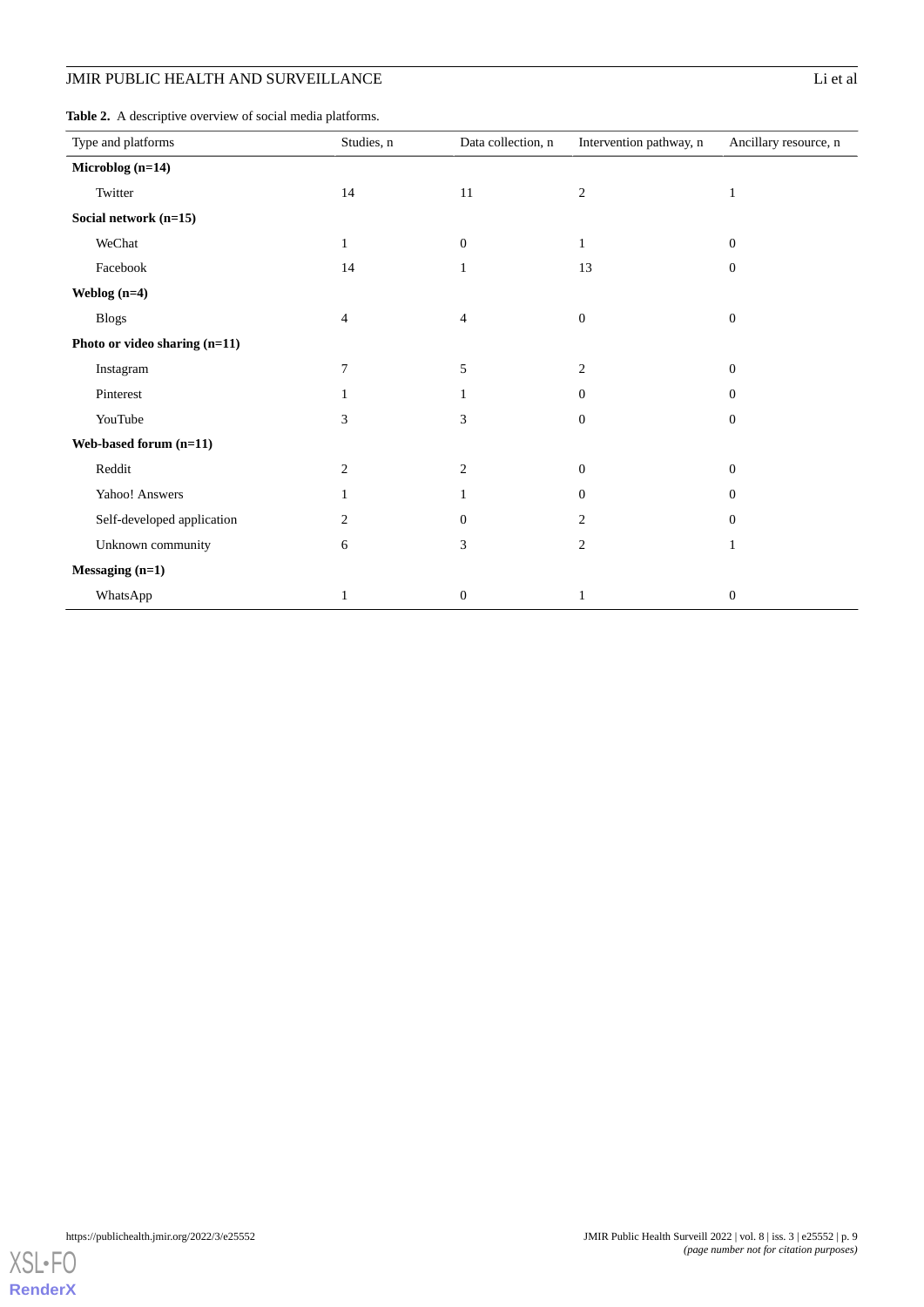<span id="page-9-0"></span>**Table 3.** Summary of individual studies.

| Article                         | Platform                 | Region                  | Group                                              | Data                            | Web-based so-<br>cial factors                                                        | Primary findings                                                                                                                                                                                                                                                                                                            | Conceptual              |
|---------------------------------|--------------------------|-------------------------|----------------------------------------------------|---------------------------------|--------------------------------------------------------------------------------------|-----------------------------------------------------------------------------------------------------------------------------------------------------------------------------------------------------------------------------------------------------------------------------------------------------------------------------|-------------------------|
| Kang et al [75]                 | Twitter                  | United<br><b>States</b> | UNK <sup>a</sup>                                   | 14,317 related Policy<br>tweets |                                                                                      | More negative tweets<br>$\bullet$<br>about the school meal<br>policy have been detected.<br>The main target negative<br>opinions were campaign<br>and food.                                                                                                                                                                 | Data collec-<br>tion    |
| Fernandez-Luque<br>et al $[54]$ | WhatsApp; In-<br>stagram | Qatar                   | Children                                           | UNK (inter-<br>vention study)   | Gender, geo-<br>cultural factors                                                     | More active users tend to<br>have better health out-<br>comes.<br>Females' engagement with<br>$\bullet$<br>social media is higher.<br>Nutritional advice in<br>$\bullet$<br>weight loss campaigns<br>must consider religious<br>and cultural traditions.                                                                    | Intervention<br>pathway |
| Lingetun et al<br>[78]          | <b>Blogs</b>             | United<br><b>States</b> | Pregnant<br>women with<br>obesity or<br>overweight | 13 internet<br>blogs            | Gender                                                                               | Three main themes of<br>$\bullet$<br>overweight pregnant<br>women's blogs were iden-<br>tified: pregnancy as an<br>excuse, perspectives on<br>the pregnant body, and<br>becoming a mother.                                                                                                                                  | Data collec-<br>tion    |
| May et al $[65]$                | Twitter                  | United<br><b>States</b> | Adults                                             | UNK (experi-<br>ment study)     | Social support,<br>gender, stigma                                                    | Investigated follow-back<br>$\bullet$<br>rates. The number of inter-<br>actions and organic fol-<br>lows did not differ by<br>weight status.<br>Peers interacted more with<br>each other than with pro-<br>fessionals.<br>Women need 5 weeks to<br>$\bullet$<br>build a web-based weight<br>loss community on Twit-<br>ter. | Ancillary re-<br>source |
| Gore et al [57]                 | Twitter                  | United<br><b>States</b> | <b>UNK</b>                                         | More than 25<br>million tweets  | Geo-cultural<br>factors                                                              | Geological areas with<br>lower obesity rates (1)<br>have happier tweets and<br>(2) have more frequently<br>discussed food, particular-<br>ly fruits and vegetables,<br>and physical activities.                                                                                                                             | Data collec-<br>tion    |
| So et al $[64]$                 | Twitter                  | United<br><b>States</b> | <b>UNK</b>                                         | 200,000<br>tweets               | Social sharing,<br>school environ-<br>ment, obeso-<br>genic environ-<br>ment, stigma | Tweets that are emotional-<br>$\bullet$<br>ly evocative or humorous<br>and express individual-<br>level concerns for obesity<br>were more frequently<br>retweeted than their coun-<br>terparts.                                                                                                                             | Data collec-<br>tion    |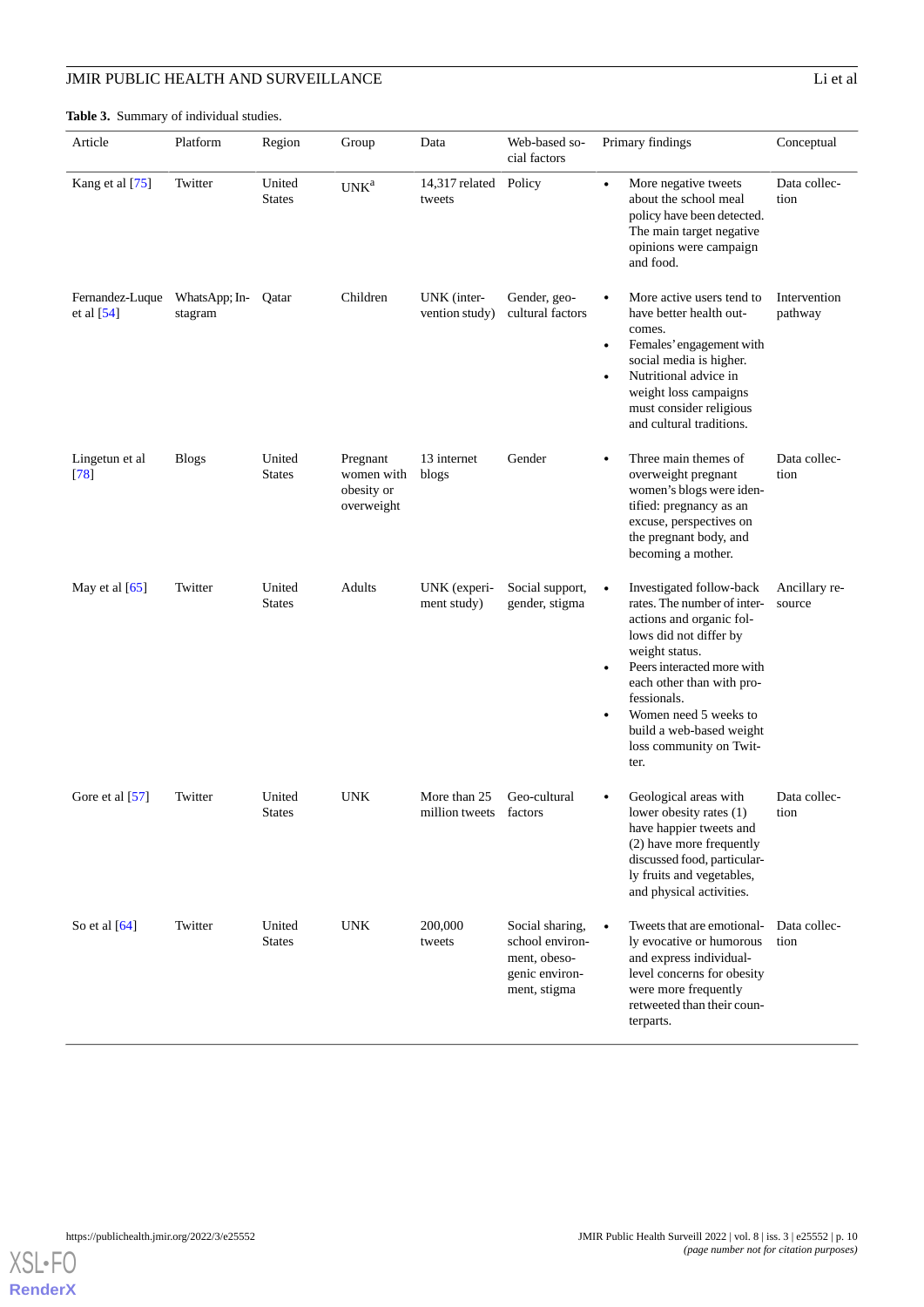| Article                                 | Platform             | Region                  | Group                    | Data                                                     | Web-based so-<br>cial factors                                 | Primary findings                                                                                                                                                                                                                                                                                                                                                                                                                    | Conceptual   |
|-----------------------------------------|----------------------|-------------------------|--------------------------|----------------------------------------------------------|---------------------------------------------------------------|-------------------------------------------------------------------------------------------------------------------------------------------------------------------------------------------------------------------------------------------------------------------------------------------------------------------------------------------------------------------------------------------------------------------------------------|--------------|
| Kent et al [24]                         | Facebook;<br>Twitter | United<br><b>States</b> | <b>UNK</b>               | 291 Facebook<br>posts; 1091<br>tweets                    | Obesogenic en- •<br>vironment                                 | This study aimed to under-<br>stand the connection be-<br>tion<br>tween obesity and cancer<br>from Facebook and Twit-<br>ter. They found that (1)<br>most tweets focused on an<br>associative or causal link<br>between obesity and can-<br>cer, and (2) tweets con-<br>tained more negative senti-<br>ment than Facebook posts.                                                                                                    | Data collec- |
| Harris et al [67]                       | Twitter              | United<br><b>States</b> | Children<br>with obesity | 1110 tweets                                              | Source credibili- •<br>ty, policy,<br>school environ-<br>ment | This study investigated the<br>communication about<br>tion<br>obesity on Twitter, and<br>they found that (1) more<br>tweets focused on individ-<br>ual behavior than on poli-<br>cy or environment, and (2)<br>government or educational<br>tweets attract more atten-<br>tion, but the number of<br>these tweets is less.                                                                                                          | Data collec- |
| Kuebler et al [53]                      | Yahoo! An-<br>swers  | United<br><b>States</b> | <b>Adults</b>            | 3926 users'<br>questions; 300<br>bullying ques-<br>tions | Gender, stigma, •<br>geo-cultural<br>factors                  | Most women asking<br>whether they were fat or<br>tion<br>obese were not fat or<br>obese.<br>Users with obesity were<br>$\bullet$<br>significantly more likely<br>to ask for advice about<br>bullying than thinner<br>users.<br>People with obesity who<br>$\bullet$<br>reside in counties with<br>higher BMI may have<br>better physical and mental<br>health than people with<br>obesity who live in coun-<br>ties with lower BMI. | Data collec- |
| Leggatt-Cook<br>and Chamberla<br>$[43]$ | <b>Blogs</b>         | United<br><b>States</b> | Adults                   | 10 blogs                                                 | Social support                                                | Weight loss bloggers typi-<br>$\bullet$<br>cally write about daily<br>tion<br>success and failures, re-<br>port calorie consumption,<br>and exercise output, and<br>post photographs of their<br>changing bodies.                                                                                                                                                                                                                   | Data collec- |
| Mejova [62]                             | Twitter              | United<br><b>States</b> | <b>UNK</b>               | 1.5 million<br>tweets                                    | Source credibili-<br>ty, stigma                               | Tweets afflicted with gov-<br>$\bullet$<br>ernment or institution are<br>tion<br>likely to be retweeted<br>more.<br>The need to address the<br>$\bullet$<br>quality control of health<br>information on social me-<br>dia is proposed.                                                                                                                                                                                              | Data collec- |
| Munk et al $[15]$                       | Instagram            | United King- UNK<br>dom |                          | 82,449 geo-<br>tagged posts                              | Obesogenic en-<br>vironment                                   | Sunday night is a good<br>$\bullet$<br>time to post on Instagram.<br>tion<br>There is no clear differ-<br>$\bullet$<br>ence between thematic<br>communities between high<br>and low BMI areas.                                                                                                                                                                                                                                      | Data collec- |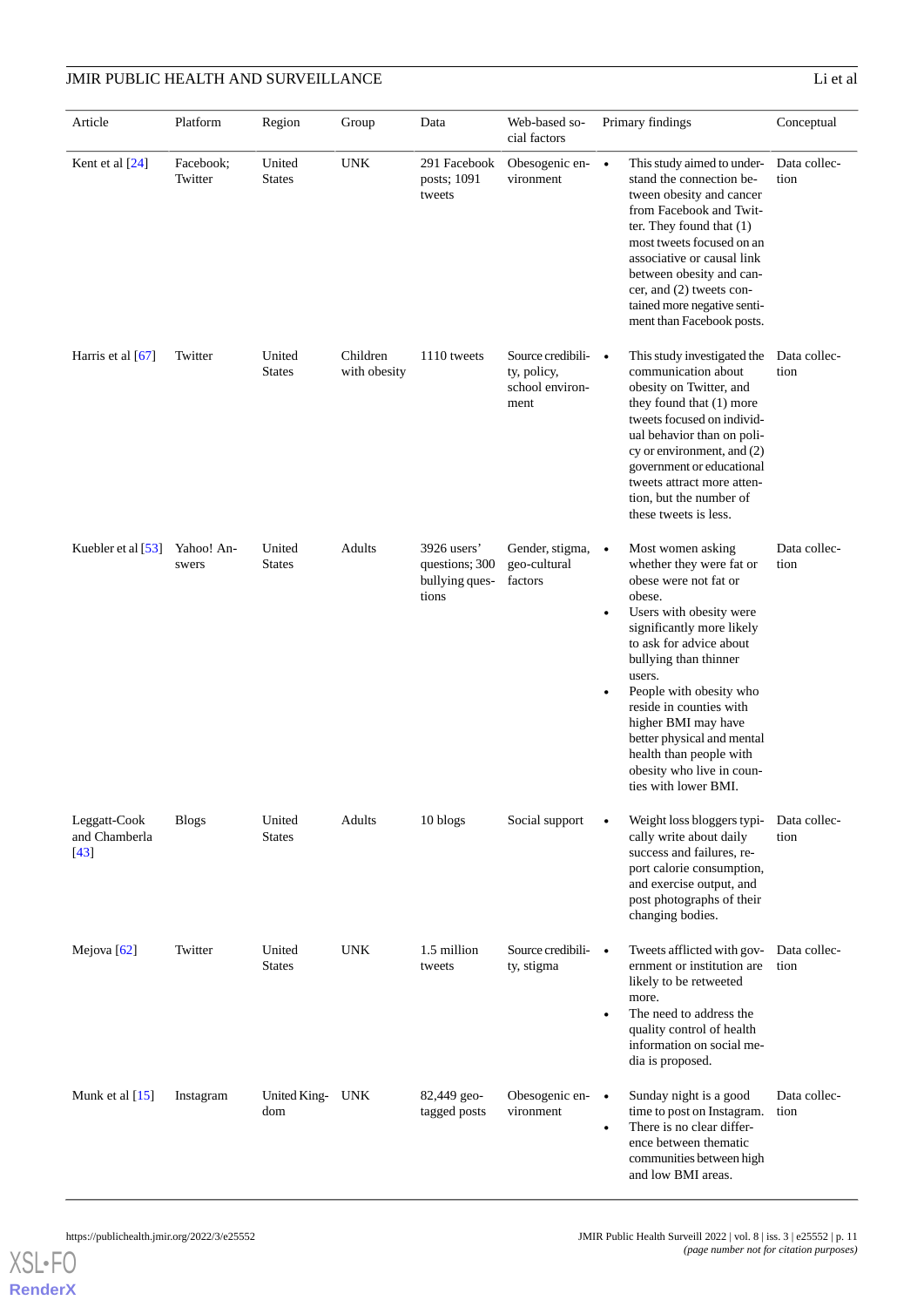| Article                      | Platform                               | Region                  | Group                | Data                                                | Web-based so-<br>cial factors | Primary findings                                                                                                                                                                                                                                                                                                                        | Conceptual              |
|------------------------------|----------------------------------------|-------------------------|----------------------|-----------------------------------------------------|-------------------------------|-----------------------------------------------------------------------------------------------------------------------------------------------------------------------------------------------------------------------------------------------------------------------------------------------------------------------------------------|-------------------------|
| Garimella et al<br>$[59]$    | Instagram                              | United<br><b>States</b> | <b>UNK</b>           | 200,000 im-<br>ages                                 | Geo-cultural                  | Both user-provided and<br>machine-generated image<br>tags provide information<br>that can be used to infer a<br>county's health statistics.                                                                                                                                                                                             | Data collec-<br>tion    |
| Culotta [58]                 | Twitter                                | United<br><b>States</b> | <b>UNK</b>           | $1.4-M$ user<br>profiles and<br>4.3 M tweets        | Geo-cultural                  | Six of 27 health statistics<br>$\bullet$<br>show a significant correla-<br>tion with the linguistic<br>analysis of the Twitter ac-<br>tivity in the top 100 most<br>populous counties in the<br>United States.<br>Twitter information, to-<br>$\bullet$<br>gether with demographic<br>information, improves the<br>model's performance. | Data collec-<br>tion    |
| Abbar et al [52]             | Twitter                                | United<br><b>States</b> | <b>UNK</b>           | 892,000<br>tweets                                   | Geo-cultural                  | The caloric values of the<br>$\bullet$<br>foods mentioned in the<br>tweets were analyzed in<br>relation to the state-wide<br>obesity rate.                                                                                                                                                                                              | Data collec-<br>tion    |
| Weber and Mejo-<br>va $[61]$ | Twitter                                | United<br><b>States</b> | Overweight<br>adults | 1339 profile<br>images                              | Geo-cultural,<br>stigma       | User profile pictures could<br>be used to obtain the us-<br>er's weight information.                                                                                                                                                                                                                                                    | Data collec-<br>tion    |
| Pappa et al [44]             | Reddit                                 | United<br><b>States</b> | <b>UNK</b>           | Posts and<br>comments of<br>107,886<br>unique users | Social support,<br>gender     | The 10 most-discussed se-<br>$\bullet$<br>mantic topics on posts in<br>the LoseIt Reddit commu-<br>nity were related to<br>healthy food, clothing,<br>calorie counting, work-<br>outs, looks, habits, sup-<br>port, and unhealthy food.                                                                                                 | Data collec-<br>tion    |
| Loh et al $[82]$             | Facebook; In-<br>stagram; Twit-<br>ter | United<br><b>States</b> | Children             | UNK (inter-<br>vention study)                       | Social support                | The study showed that so-<br>$\bullet$<br>cial media and text messag-<br>ing were innovative tools<br>that should be included to<br>increase the reach of mul-<br>tilevel community inter-<br>vention.                                                                                                                                  | Intervention<br>pathway |
| Ling et al $[83]$            | Facebook                               | United<br><b>States</b> | Children             | UNK (inter-<br>vention study)                       | Social support                | Participants in the survey<br>$\bullet$<br>mentioned that they en-<br>joyed the Facebook plat-<br>form because it provided<br>new recipe and activity<br>ideas and an opportunity<br>to interact with other par-<br>ticipants.                                                                                                          | Intervention<br>pathway |
| He et al $[46]$              | WeChat                                 | China                   | Adults               | UNK (inter-<br>vention study)                       | Social support                | An intervention based on<br>$\bullet$<br>WeChat platform was ef-<br>fective on weight loss only<br>for males.<br>Females show more activ-<br>$\bullet$<br>ities on WeChat, but they<br>lost less weight during the<br>study.                                                                                                            | Intervention<br>pathway |
| Erdem and Sisik<br>[68]      | YouTube                                | United<br>States        | Adults               | 175 videos                                          | Source credibili-<br>ty       |                                                                                                                                                                                                                                                                                                                                         | Data collec-<br>tion    |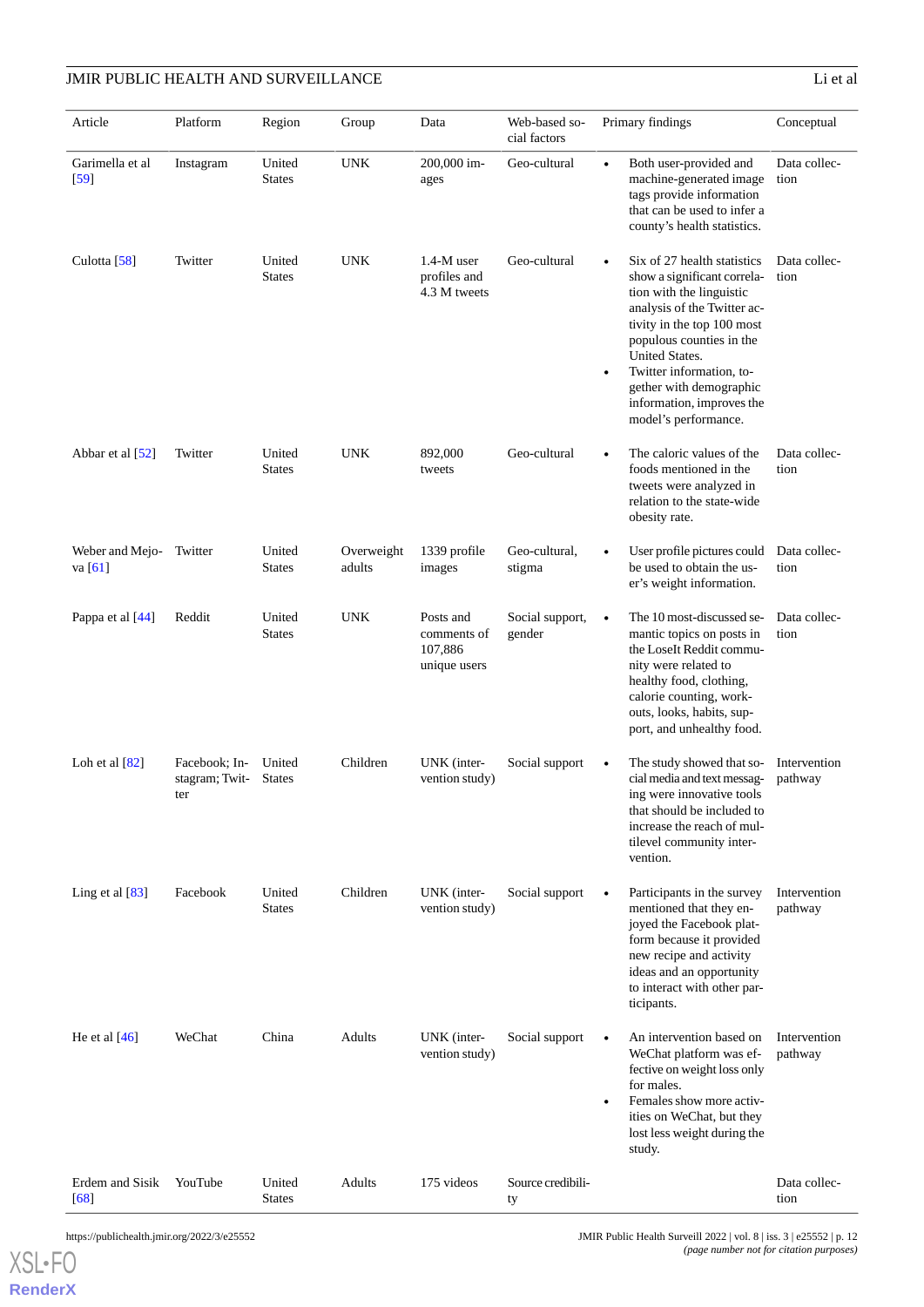| Article                   | Platform   | Region                  | Group                                   | Data                                                 | Web-based so-<br>cial factors                              | Primary findings                                                                                                                                                                                                                                                                                                                                      | Conceptual              |
|---------------------------|------------|-------------------------|-----------------------------------------|------------------------------------------------------|------------------------------------------------------------|-------------------------------------------------------------------------------------------------------------------------------------------------------------------------------------------------------------------------------------------------------------------------------------------------------------------------------------------------------|-------------------------|
|                           |            |                         |                                         |                                                      |                                                            | There are no significant<br>$\bullet$<br>associations between the<br>number of likes, dislikes,<br>or views and usefulness<br>score.<br>Videos uploaded by medi-<br>$\bullet$<br>cal professionals typically<br>contain more useful infor-<br>mation.                                                                                                 |                         |
| Jane et al [37]           | Facebook   | Australia               | Adults with<br>obesity or<br>overweight | UNK (inter-<br>vention study)                        | Social support                                             | This study shows that par-<br>ticipants do not rely on<br>each other in the same<br>way that they would typi-<br>cally rely on their offline<br>social connections.<br>The Facebook group re-<br>$\bullet$<br>ported the greatest reduc-<br>tions in initial weight<br>compared with the control<br>group, which had no so-<br>cial media components. | Intervention<br>pathway |
| Fiks et al [79]           | Facebook   | United<br><b>States</b> | low-come<br>mothers with<br>a newborn   | UNK (inter-<br>vention study)                        | Social support                                             | Mothers of the interven-<br>$\bullet$<br>tion group were signifi-<br>cantly less likely to pres-<br>sure infants to finish food<br>or give cereal in the bottle.                                                                                                                                                                                      | Intervention<br>pathway |
| Mejova et al $[60]$       | Instagram  | United<br><b>States</b> | <b>UNK</b>                              | 20,848,190<br>posts                                  | Obesogenic en- $\bullet$<br>vironment, so-<br>cial sharing | There is a link between<br>obesity and the density of<br>fast-food restaurants.<br>Food sharing behavior is<br>$\bullet$<br>higher for high-obesity ar-<br>eas.                                                                                                                                                                                       | Data collec-<br>tion    |
| Cunha et al [42]          | Reddit     | United<br><b>States</b> | <b>UNK</b>                              | 70,949 posts<br>and 922,245<br>comments              | Social support                                             | Users receiving feedback<br>on their posts have a high-<br>er probability of returning<br>to the community.<br>Returning users who re-<br>ceived comments on their<br>posts reported losing more<br>weight.                                                                                                                                           | Data collec-<br>tion    |
| Waring et al [39]         | Twitter    | United<br><b>States</b> | Women of<br>childbearing<br>age         | UNK (inter-<br>vention study)                        | Gender, social<br>support                                  | Women of childbearing<br>$\bullet$<br>age are interested in a<br>weight loss program that<br>was delivered entirely via<br>Twitter.                                                                                                                                                                                                                   | Intervention<br>pathway |
| Chomutare et al<br>$[47]$ | <b>UNK</b> | United<br><b>States</b> | Women with<br>obesity                   | 140 Women<br>with obesity<br>in an internet<br>group | Gender, social<br>support                                  | Women with high web-<br>based participation levels<br>lost more weight than do<br>women with low participa-<br>tion levels.                                                                                                                                                                                                                           | Data collec-<br>tion    |
| West et al $[84]$         | Facebook   | United<br><b>States</b> | Adults                                  | UNK (inter-<br>vention study)                        | Social support                                             | Students maintained their<br>$\bullet$<br>weight, with no significant<br>difference between weight<br>gain prevention interven-<br>tion group and control<br>group over 9 weeks.                                                                                                                                                                      | Intervention<br>pathway |
|                           | Facebook   |                         |                                         |                                                      | Social support                                             |                                                                                                                                                                                                                                                                                                                                                       |                         |

[XSL](http://www.w3.org/Style/XSL)•FO

**[RenderX](http://www.renderx.com/)**

https://publichealth.jmir.org/2022/3/e25552 JMIR Public Health Surveill 2022 | vol. 8 | iss. 3 | e25552 | p. 13 *(page number not for citation purposes)*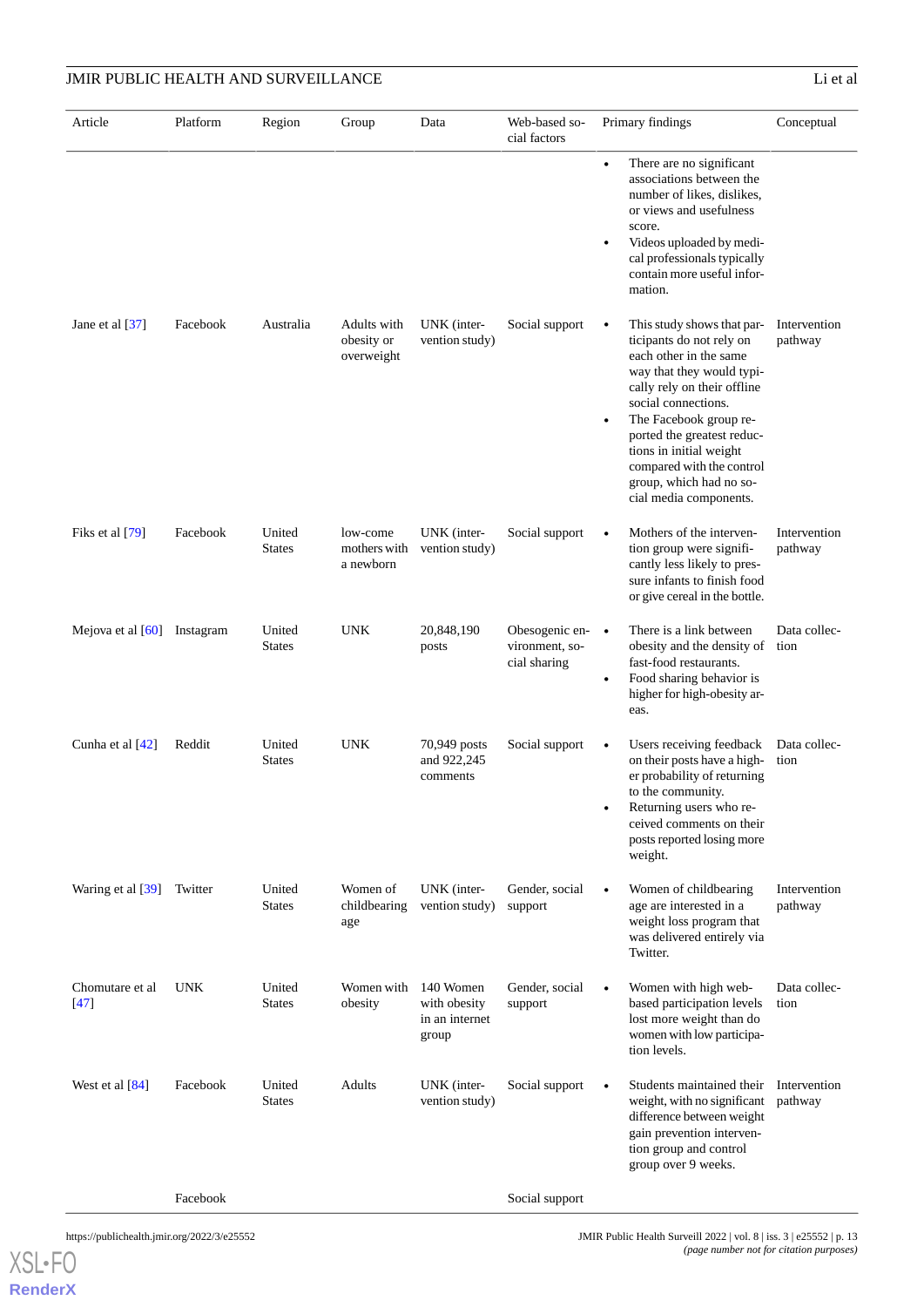| Article                                  | Platform                      | Region                  | Group                                                   | Data                          | Web-based so-<br>cial factors              | Primary findings                                                                                                                                                                                                                                                                                                                             | Conceptual              |
|------------------------------------------|-------------------------------|-------------------------|---------------------------------------------------------|-------------------------------|--------------------------------------------|----------------------------------------------------------------------------------------------------------------------------------------------------------------------------------------------------------------------------------------------------------------------------------------------------------------------------------------------|-------------------------|
| Aschbrenner et al<br>$[48]$              |                               | United<br><b>States</b> | Adults with<br>serious men-<br>tal illness              | UNK (inter-<br>vention study) |                                            | This study shows that<br>weight loss was signifi-<br>cantly associated with<br>perceived peer-group sup-<br>port.                                                                                                                                                                                                                            | Intervention<br>pathway |
| Merchant et al<br>$[40]$                 | Facebook                      | United<br><b>States</b> | Adults                                                  | UNK (inter-<br>vention study) | Social support                             | In a Facebook group that<br>$\bullet$<br>involved weight-loss con-<br>trolled trial, the following<br>were noted: (1) Polls are<br>the most popular posts<br>followed by photos. (2)<br>Participants visibly en-<br>gaged with posts less over<br>time. Of participants,<br>3.4% reported passively<br>engaging with the Face-<br>book page. | Intervention<br>pathway |
| Chen et al $[51]$                        | HealthTogeth-<br>er           | Switzerland             | Adults                                                  | UNK (inter-<br>vention study) | Social support                             | Collaborating with bud-<br>dies to compete in achiev-<br>ing fitness goals in a<br>group was reported as<br>motivating for dyads with<br>strong ties.                                                                                                                                                                                        | Intervention<br>pathway |
| Phan et al $[50]$                        | Web-based so-<br>cial network | United<br><b>States</b> | Adults                                                  | UNK (experi-<br>ment study)   | Obesogenic en- •<br>vironment              | By incorporating all the<br>human behavior determi-<br>nants and environmental<br>events, the proposed novel<br>deep learning model<br>achieves more accurate<br>results in predicting the<br>future activity levels of<br>users.                                                                                                            | Ancillary re-<br>source |
| Savolainen [45]                          | <b>Blogs</b>                  | Finland                 | <b>UNK</b>                                              | 50 blogs                      | Social support                             | Blogs provide an emotion-<br>$\bullet$<br>ally supportive forum that<br>mainly serves to share<br>opinions and information;<br>they were seldom used for<br>seeking information.                                                                                                                                                             | Data collec-<br>tion    |
| Church et al $[85]$ Facebook             |                               | <b>UNK</b>              | Adults                                                  | UNK (inter-<br>vention study) | Social support                             | Participants lose weight<br>$\bullet$<br>during the 6-week web-<br>based clinical, emotional<br>freedom techniques course<br>and continue to lose<br>weight in the following<br>year, which indicates the<br>long-term effects.                                                                                                              | Intervention<br>pathway |
| Turner-McGrievy Facebook<br>et al $[86]$ |                               | United<br><b>States</b> | Vegan wom-<br>en with poly-<br>cystic ovary<br>syndrome | UNK (inter-<br>vention study) | Social support                             | The study result suggests<br>$\bullet$<br>that engagement with so-<br>cial media may be effec-<br>tive for short-term weight<br>loss among vegan women<br>with PCOS <sup>c</sup> .                                                                                                                                                           | Intervention<br>pathway |
| Lytle et al $[49]$                       | Social support<br>website     | United<br><b>States</b> | 2-year col-<br>lege students                            | UNK (inter-<br>vention study) | Social support,<br>school environ-<br>ment |                                                                                                                                                                                                                                                                                                                                              | Intervention<br>pathway |

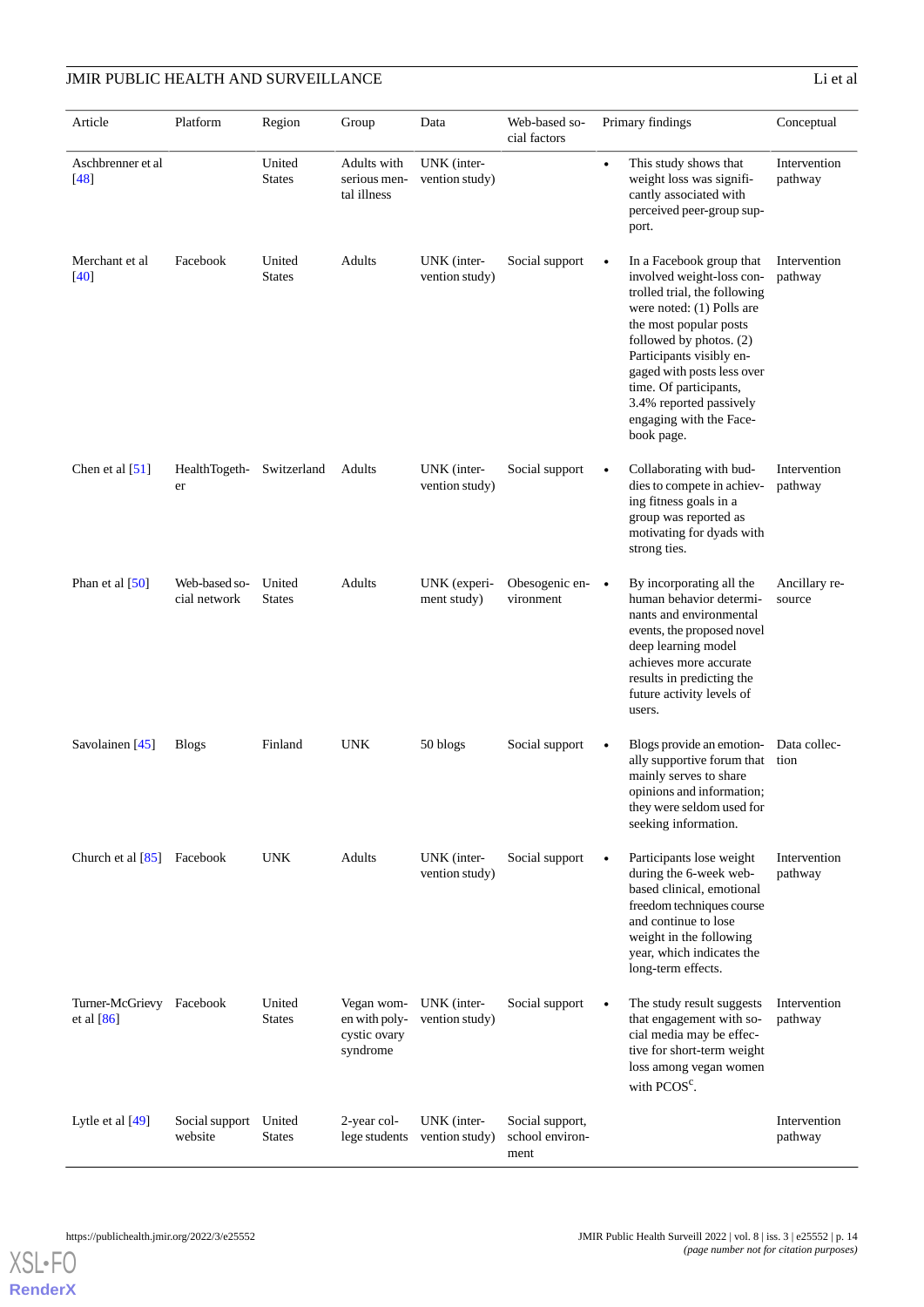Web-based so- Primary findings Conceptual cial factors Article Platform Region Group Data The social networking encouraged intervention group, and the control group does not have a significant difference in BMI at the end of the 24-month intervention study. Intervention pathway Facebook-based intervention is feasible for overweight and postpartum women with obesity in weight loss. However, research is further needed to determine how to engage participants in social networks better. UNK (inter- Social support vention study) Postpartum women with overweight or obesity United States Waring et al [[41](#page-19-21)] Facebook Data collection • The number of videos about weight loss on YouTube from professionals is lacking. Source credibility 98 weight loss videos United UNK **States** Basch et al [[69](#page-21-7)] YouTube Data collection Health at every size–tagged posts contain more physically active portrayals and weight stigma than do posts from fitspiration-tagged images. Social movement United UNK 400 images **States** Webb et al [[74](#page-21-12)] Instagram Intervention pathway • Active participants in the web-based community showed a more positive perception of achieving their goals, followed instructions more precisely, and perceived to receive more emotional support than participants who are not active in the webbased community. UNK (inter- Social support vention study) Facebook Finland UNK web-based forum Taiminen [\[87\]](#page-22-2) Intervention pathway The experiment group using a weight-loss mobile app lost significantly more weight than the comparison group. UNK (inter- Social support vention study) Overweight adults United States Hales et al  $[88]$  Social POD<sup>b</sup> Intervention pathway In a web-based mediaembedded health campaign against childhood obesity, the following were noted: (1) participant's self-relevance varies based on different source credibility perceptions and (2) provocative messages in the campaign may result in negative persuasion effects. Source credibility UNK (intervention study) Meitz et al [[70](#page-21-8)] Facebook Germany Children Data collection Social movements Twitter and UNK UNK 300 images Pinterest Ghaznavi and Taylor [[73\]](#page-21-11)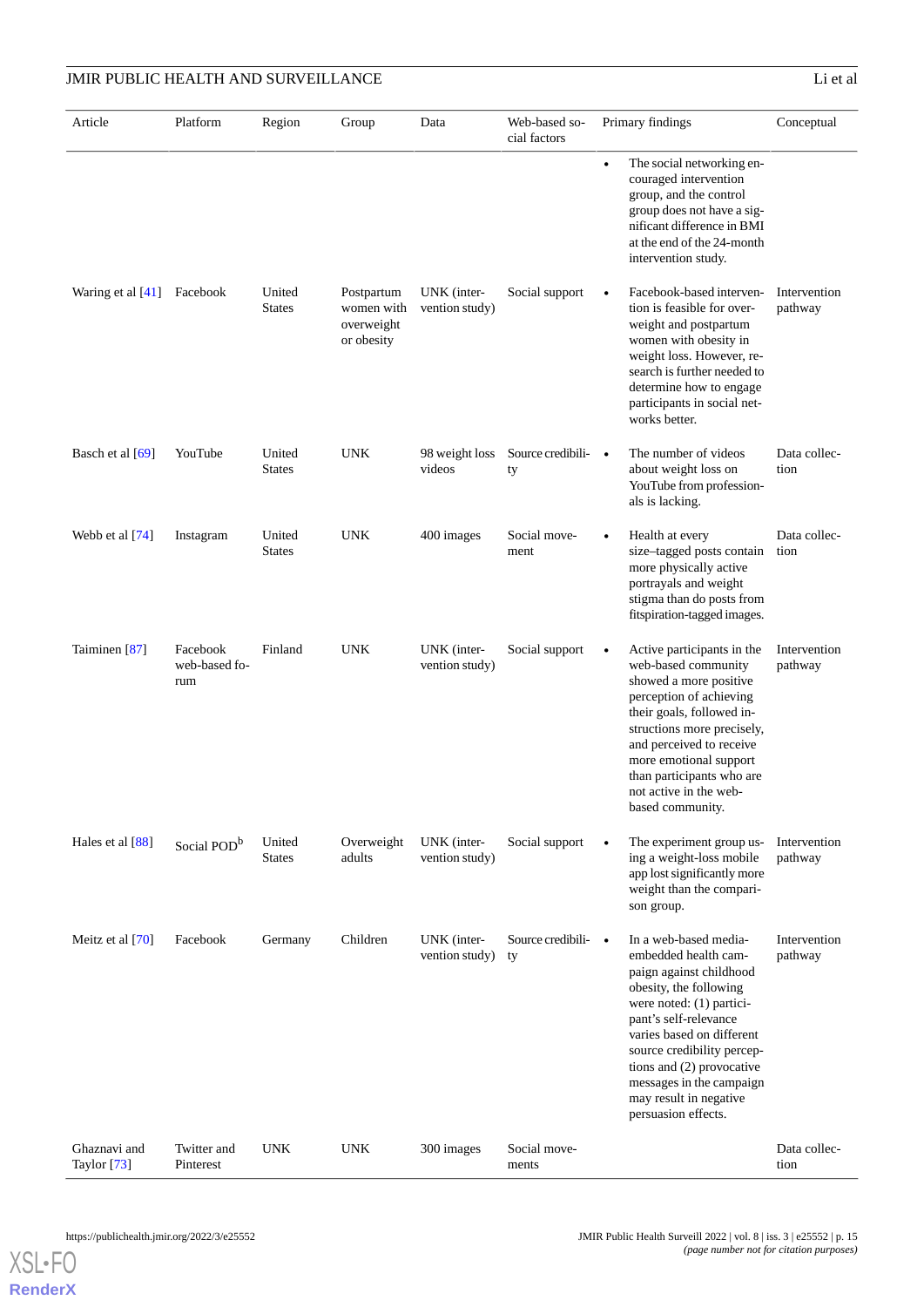| Article                     | Platform                        | Region                  | Group      | Data                                    | Web-based so-<br>cial factors     | Primary findings                                                                                                                                                                                                                     | Conceptual              |
|-----------------------------|---------------------------------|-------------------------|------------|-----------------------------------------|-----------------------------------|--------------------------------------------------------------------------------------------------------------------------------------------------------------------------------------------------------------------------------------|-------------------------|
|                             |                                 |                         |            |                                         |                                   | The study suggests thinspi-<br>$\bullet$<br>ration content promotes an<br>objectified, sexual, ex-<br>tremely thin depiction of<br>the thin ideal. Exposure to<br>these contents has the po-<br>tential harmful effects.             |                         |
| Appleton et al<br>[89]      | Web-based fo- Australia<br>rums |                         | <b>UNK</b> | 34 discussion<br>threads                | Social support                    | Four major themes were<br>detected in parents' web-<br>based discussion forums<br>about children obesity:<br>seeking advice, sharing<br>advice, social support, and<br>making a judgment.                                            | Data collec-<br>tion    |
| Karami et al [63]           | Twitter                         | United<br><b>States</b> | <b>UNK</b> | 4.5 million<br>tweets                   | Social move-<br>ment              | Exercise and obesity, dia-<br>betes and obesity, diet,<br>and obesity have a strong<br>correlation with each oth-<br>er. The strongest correla-<br>tion was found between<br>exercise and obesity.                                   | Data collec-<br>tion    |
| Swindle et al [71] Facebook |                                 | United<br><b>States</b> | Parents    | UNK (inter-<br>vention study)           | School environ- $\bullet$<br>ment | Facebook is a feasible<br>platform to provide nutri-<br>tion education and facili-<br>tate parent's engagement.                                                                                                                      | Intervention<br>pathway |
| De Brún et al $[5]$         | Web-based<br>message<br>boards  | Ireland                 | <b>UNK</b> | 2872 obesity-<br>relevant com-<br>ments | Stigma                            | The study analyzed obesi-<br>$\bullet$<br>ty-related comments from<br>multi-topic web-based<br>message boards and deter-<br>mined that obesity stigma<br>is pervasive, and the dis-<br>cussion of the issue is<br>highly acceptable. | Data collec-<br>tion    |
| Gregg et al [76]            | Web-based fo-<br>rums           | United King- UNK<br>dom |            | 1704 com-<br>ments                      | Policy                            | The study analyzed associ-<br>ated comments to the<br>United Kingdom govern-<br>ment about childhood<br>obesity strategy and deter-<br>mined the comments are<br>largely negative.                                                   | Data collec-<br>tion    |
| Atanasova <sup>[90]</sup>   | <b>Blogs</b>                    | United King- UNK<br>dom |            | 343 posts<br>from 6 obesity<br>blogs    | Social support                    | The content of blogs<br>$\bullet$<br>highlighted the conclusion<br>that there are no one-size-<br>fits-all solutions to obesity<br>that work for everyone.                                                                           | Data collec-<br>tion    |
| Cohen et al [55]            | Instagram                       | <b>UNK</b>              | <b>UNK</b> | 630 posts                               | Social move-<br>ments             | Body-positive posts depict-<br>$\bullet$<br>ed a broad range of body<br>sizes and appearances.                                                                                                                                       | Data collec-<br>tion    |

<sup>a</sup>UNK: unknown.

[XSL](http://www.w3.org/Style/XSL)•FO **[RenderX](http://www.renderx.com/)**

<sup>b</sup>POD: social pounds off digitally.

c PCOS: polycystic ovary syndrome.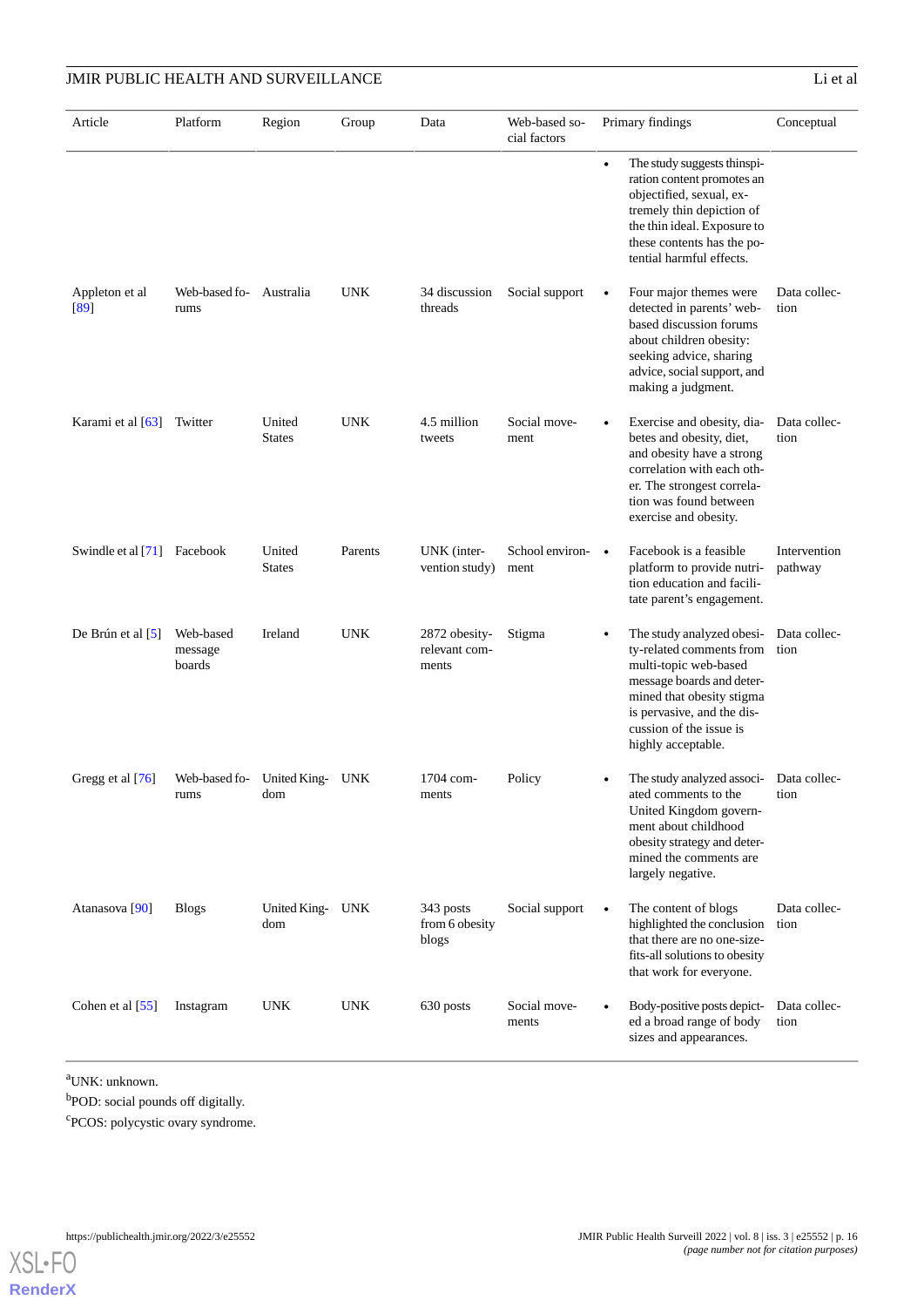# *Discussion*

## **Principal Findings**

In this systematic review, we categorized and identified related the effects of web-based social factors on users' obesity-related behaviors and evaluated the role of social media. We adopted socioecological model to explain identified web-based social factors at different levels. Moreover, we discussed strategies for preventing obesity by using this socioecological model. We conclude the drawbacks found in the literature and provide suggestions for future studies.

## **Socioecological Model**

<span id="page-16-0"></span>Socioecological models were developed to further the understanding of the dynamic interrelations among various personal and environmental factors [\[91](#page-22-6)]. Revised by Bronfenbrenner and Morris [\[92](#page-22-7)], the ecological theory of

**Figure 3.** Socioecological model.

Bronfenbrenner applies socioecological models to human development. The ecological framework identifies five environmental systems with which an individual interacts: microsystem, mesosystem, exosystem, macrosystem, and chronosystem [\[92](#page-22-7)]. Since its publication in 1979, the major statement of Bronfenbrenner on the theory of the ecology of human development has shown widespread influence on the way psychologists and others approach the study of human beings and their environments. This socioecological model is proposed to understand how web-based social factors affect behaviors and provide guidance for developing a successful program through web-based social environments.

We classified these web-based social factors into four levels based on their effects: individual, interpersonal, web-based social environment, and connection to the real world. The proposed socioecological model is shown in [Figure 3](#page-16-0).



We aimed to identify web-based social factors that can affect users' obesity-related behaviors. For the web-based environment, we use a 4-level socioecological model to better understand obesity and the effect of potential factors to help users combat obesity. This model considers the complex reciprocity between individual, interpersonal, web-based communities, social media platforms, and connections to the real world. This allowed us to understand the range of factors that potentially affect users' web-based behavior related to obesity. The overlapping rings in the model illustrate how factors at one level influence factors at another level. Besides helping clarify the effectiveness of these factors, the model also suggests that to intervene in a user's behavior, it is necessary to act across multiple levels of the model simultaneously.

The first level identifies the personal factors that affect a person's web-based behavior. The factor identified here was

[XSL](http://www.w3.org/Style/XSL)•FO **[RenderX](http://www.renderx.com/)**

gender. From a biological perspective, women's bodies are more vulnerable to obesity because women are more likely to store fat because of reproduction [[93\]](#page-22-8). In the web-based environment, female users were more attentive to their shape and figure than were men and were more likely to search and share health information on the web through social media than were men.

The second level explores relationships that may increase or reduce the risk of obesity. People's close social connections or family members influences impact their behaviors and contribute to their habits. The factors we discovered at this level were social support and web-based social ties. Social support from social media websites has been suggested to be very effective in users' weight loss experiences, and web-based social ties have been proven to influence a person's lifestyle behaviors.

The third level examines the web-based social environment in which social relationships occur and the characteristics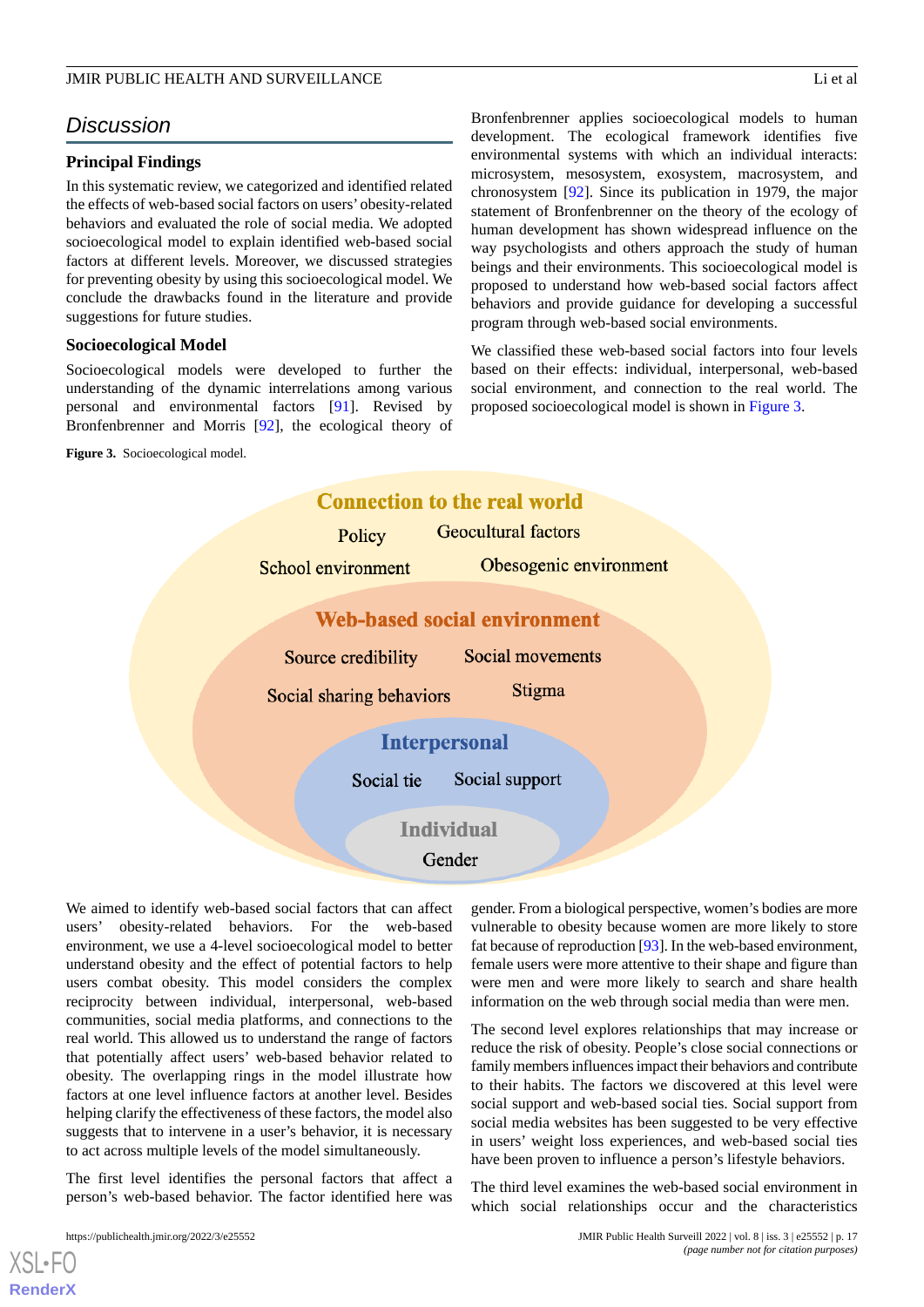associated with users' obesity-related behaviors. The factors that contribute to the web-based environment include source credibility, social movements, social sharing behaviors, and stigma. Social movements, stigma, and source credibility shape users' behaviors by changing the web-based environment. Exposure to content with obesity-associated stigma has been shown to have negative effects on users' mental health. Exposure to content from unreliable resources may harm users and further damage their trust in social media platforms. Moreover, exposure to social movements may negatively affect users' behavior. For example, exposure to content about *thinspiration* would increase a person's body dissatisfaction and negative mood. Social sharing behaviors change the web-based environment by directly changing users' sharing behavior. Users prefer sharing emotionally evocative content, especially when consistent with their beliefs.

The fourth level explores the broader societal factors that connect the virtual web-based environment to the real world. Factors at this level include policy, school environment, geo-cultural factors, and an obesogenic environment. The physical environment can inform a virtual web-based environment; for example, the number of fast-food restaurants and food calories mentioned in tweets correlated with the county's obesity rate. Users' unsatisfactory opinions of school environments and government policies are found through social media data.

#### **Preventing Obesity**

Reducing the obesity rate requires understanding the factors that influence obesity-related behaviors. This socioecological model helps practitioners develop effective prevention strategies.

Preventive strategies at the individual level promote attitudes, beliefs, and behaviors that combat obesity. The approach may include advocating for males to care more about their weight status and be aware of the importance of having a healthy lifestyle. Female opinion leaders could be encouraged to share healthier lifestyle tips to help women maintain a healthy lifestyle.

A prevention strategy at the interpersonal level may include designing family-focused weight loss programs and supporting users who want to combat obesity to join related web-based groups, share their weight loss or weight management experience on the web, and encourage other users.

Preventive strategies at the social environment level make a point of creating a healthier internet social environment; for example, improving the source credibility level by monitoring illegal advertisements and advocating professional organizations to post strategies combating obesity, coping with stigma issues by adopting state-of-the-art natural language processing technologies to remove stigmatized posts from social media, supervising the web-based environment by detecting major social movements that intersect with obesity, and building users' healthy life beliefs by encouraging positive social sharing on social media. Emotionally evocative posts are more easily accepted, depending on users'social sharing behaviors.

Preventive strategies related to the real-world level emphasize building a healthy societal environment and establishing a good

connection between the web-based environment and real society. Social policies from the government that lead a healthy lifestyle, a good school environment that provides children with a balanced diet, and an antiobesogenic environment can help maintain a healthy societal environment.

## **Data Variety**

We observed some drawbacks in the included studies. The data variety needs to be expanded in future studies. First, the limitations of each social media platform should be considered. Although Twitter is one of the biggest web-based social network platforms, it may not serve as the best channel for collecting data and studying obesity-related topics. Twitter is a platform that makes data publicly available. Because of privacy and stigma concerns, some users may refuse to share confidential data on Twitter [[82](#page-21-20)]. Comparing 3 major social media platforms (Facebook, Instagram, and Twitter) in a childhood obesity prevention intervention by Loh et al [\[82](#page-21-20)], Facebook—allowing more comprehensive communication and longer and more frequent posts than the other 2 social media platforms—was found to have the highest fidelity and engagement. In contrast, Twitter has the least engagement and fidelity [\[82](#page-21-20)].

Second, a large amount of image data is an emerging resource. We discovered that textual data were the leading type in previous studies, and a large amount of media-syncretic image data was dismissed. A study from Mejova et al [[60\]](#page-20-17) analyzed picture tags and images. Textual data, along with their associated features (eg, image, link, and user profile), could provide more insight. Third, the regions of the studies were too limited. The prevalence of obesity is also high in other areas of the world, such as Mexico [[94\]](#page-22-9). Given the cultural differences, it is meaningful to understand the social elements of other areas. Another finding was that the data collected through experiments were not analyzed. Almost all intervention studies encouraged participants to interact with others on social media platforms; the efficacy of these social components did not receive adequate study. Only 2 studies performed quantitative analysis on user interaction behavior (eg, how many posts the user submits every day) [[46,](#page-20-3)[51](#page-20-8)] in an online support group. No qualitative analysis was employed on the textual data collected in the study, which could give us a clue as to how factors affect people's weight loss experience.

Finally, the data quantity in many studies was insufficient, considering the large number of people with obesity. For example, studies using blog data to perform qualitative analyses used just 10 [[43\]](#page-20-0) and 13 [\[78](#page-21-16)] blogs. Manually conducting a thematic analysis is indeed labor-intensive; however, with the development of deep learning, pretrained language models could be effectively employed to analyze large amounts of data.

#### **Limitations**

Our systematic review has some limitations. First, we only used three databases (PubMed, ACM, and ScienceDirect) in our study. If other databases, such as PsycINFO, Embase, and Scopus, were included in the study, we might have had additional and possibly different findings. Second, the MeSH term *social media* was created in 2012 [[34\]](#page-19-15); thus, our study did not include studies published before 2012. This may have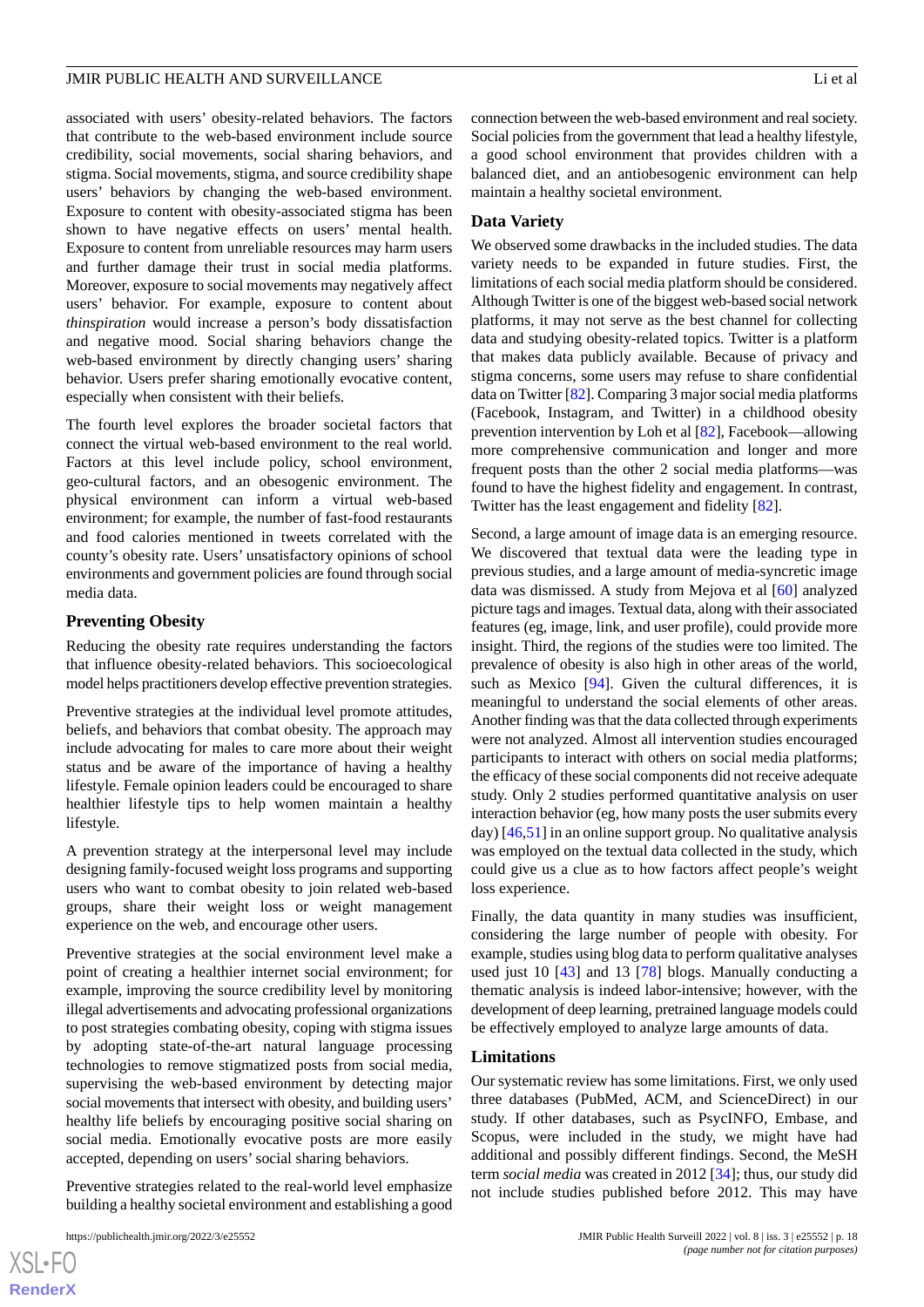including platforms, data, and study results. We proposed a 4-level socioecological model to explain the dynamic interrelationships among users' obesity-related behaviors, personal characteristics, users' interpersonal connections, web-based social environments, and the real world. Understanding the potential role of these factors will benefit us in several aspects: understanding users' web-based social behaviors concerning obesity, calibrating web-based social factors for weight management intervention studies, and

disseminating educational information to the public.

skewed the results. Future studies should consider a broader search strategy for more comprehensive results. Third, many studies did not include a particular type of social factor and how those factors affected users; thus, the analysis of social factors was not sufficient. Finally, further discussion on the quality of study design, types of bias, and other limitations of the investigated studies can bolster our findings.

## **Conclusions**

We provided a comprehensive review of social media in relation to understanding obesity and isolating web-based social factors,

## **Conflicts of Interest**

None declared.

## <span id="page-18-0"></span>**References**

- <span id="page-18-1"></span>1. Adult Obesity Facts. Centers for Disease Control and Prevention. URL: [https://web.archive.org/web/20201005135332/](https://web.archive.org/web/20201005135332/https://www.cdc.gov/obesity/data/adult.html) [https://www.cdc.gov/obesity/data/adult.html](https://web.archive.org/web/20201005135332/https://www.cdc.gov/obesity/data/adult.html) [accessed 2022-01-18]
- <span id="page-18-2"></span>2. Murray C, Ng M. Nearly one-third of the world's population is obese or overweight, new data show. IHME. 2014. URL: [https://www.healthdata.org/news-release/](https://www.healthdata.org/news-release/nearly-one-third-world%E2%80%99s-population-obese-or-overweight-new-data-show)

[nearly-one-third-world%E2%80%99s-population-obese-or-overweight-new-data-show](https://www.healthdata.org/news-release/nearly-one-third-world%E2%80%99s-population-obese-or-overweight-new-data-show) [accessed 2022-01-18]

- <span id="page-18-4"></span><span id="page-18-3"></span>3. Hales C, Carroll M, Fryar C, Ogden C. Prevalence of obesity among adults and youth: United States, 2015-2016. NCHS Data Brief 2017 Oct(288):1-8 [[FREE Full text\]](http://www.cdc.gov/nchs/data/databriefs/db288.pdf) [Medline: [29155689\]](http://www.ncbi.nlm.nih.gov/entrez/query.fcgi?cmd=Retrieve&db=PubMed&list_uids=29155689&dopt=Abstract)
- <span id="page-18-5"></span>4. Muennig P, Fiscella K, Tancredi D, Franks P. The relative health burden of selected social and behavioral risk factors in the United States: implications for policy. Am J Public Health 2010 Sep;100(9):1758-1764. [doi: [10.2105/ajph.2009.165019\]](http://dx.doi.org/10.2105/ajph.2009.165019)
- 5. De Brún A, McCarthy M, McKenzie K, McGloin A. Weight stigma and narrative resistance evident in online discussions of obesity. Appetite 2014 Jan;72:73-81. [doi: [10.1016/j.appet.2013.09.022](http://dx.doi.org/10.1016/j.appet.2013.09.022)] [Medline: [24096083](http://www.ncbi.nlm.nih.gov/entrez/query.fcgi?cmd=Retrieve&db=PubMed&list_uids=24096083&dopt=Abstract)]
- <span id="page-18-7"></span><span id="page-18-6"></span>6. Freedman D, Dietz W, Srinivasan S, Berenson G. The relation of overweight to cardiovascular risk factors among children and adolescents: the Bogalusa Heart Study. Pediatrics 1999 Jun;103(6 Pt 1):1175-1182. [doi: [10.1542/peds.103.6.1175](http://dx.doi.org/10.1542/peds.103.6.1175)] [Medline: [10353925](http://www.ncbi.nlm.nih.gov/entrez/query.fcgi?cmd=Retrieve&db=PubMed&list_uids=10353925&dopt=Abstract)]
- <span id="page-18-8"></span>7. Meldrum DR, Morris MA, Gambone JC. Obesity pandemic: causes, consequences, and solutions-but do we have the will? Fertil Steril 2017 Apr;107(4):833-839. [doi: [10.1016/j.fertnstert.2017.02.104](http://dx.doi.org/10.1016/j.fertnstert.2017.02.104)] [Medline: [28292617\]](http://www.ncbi.nlm.nih.gov/entrez/query.fcgi?cmd=Retrieve&db=PubMed&list_uids=28292617&dopt=Abstract)
- <span id="page-18-9"></span>8. Olshansky SJ, Passaro DJ, Hershow RC, Layden J, Carnes BA, Brody J, et al. A potential decline in life expectancy in the United States in the 21st century. N Engl J Med 2005 Mar 17;352(11):1138-1145. [doi: [10.1056/nejmsr043743\]](http://dx.doi.org/10.1056/nejmsr043743)
- <span id="page-18-10"></span>9. Maher E. Health-related quality of life of severely obese children and adolescents. Child Care Health Dev 2004 Jan;30(1):94-95. [doi: [10.1111/j.1365-2214.2004.t01-10-00388.x\]](http://dx.doi.org/10.1111/j.1365-2214.2004.t01-10-00388.x)
- <span id="page-18-11"></span>10. Woolford SJ, Gebremariam A, Clark SJ, Davis MM. Incremental hospital charges associated with obesity as a secondary diagnosis in children. Obesity (Silver Spring) 2007 Jul;15(7):1895-1901 [\[FREE Full text\]](https://doi.org/10.1038/oby.2007.224) [doi: [10.1038/oby.2007.224](http://dx.doi.org/10.1038/oby.2007.224)] [Medline: [17636109](http://www.ncbi.nlm.nih.gov/entrez/query.fcgi?cmd=Retrieve&db=PubMed&list_uids=17636109&dopt=Abstract)]
- <span id="page-18-13"></span><span id="page-18-12"></span>11. Finkelstein EA, Trogdon JG, Cohen JW, Dietz W. Annual medical spending attributable to obesity: payer-and service-specific estimates. Health Aff (Millwood) 2009 Jan;28(5):822-831. [doi: [10.1377/hlthaff.28.5.w822\]](http://dx.doi.org/10.1377/hlthaff.28.5.w822) [Medline: [19635784](http://www.ncbi.nlm.nih.gov/entrez/query.fcgi?cmd=Retrieve&db=PubMed&list_uids=19635784&dopt=Abstract)]
- 12. No authors listed. Obesity: preventing and managing the global epidemic. Report of a WHO consultation. World Health Organ Tech Rep Ser 2000;894:i-xii, 1. [Medline: [11234459](http://www.ncbi.nlm.nih.gov/entrez/query.fcgi?cmd=Retrieve&db=PubMed&list_uids=11234459&dopt=Abstract)]
- <span id="page-18-14"></span>13. Pampel FC, Krueger PM, Denney JT. Socioeconomic disparities in health behaviors. Annu Rev Sociol 2010 Aug;36:349-370 [[FREE Full text](http://europepmc.org/abstract/MED/21909182)] [doi: [10.1146/annurev.soc.012809.102529\]](http://dx.doi.org/10.1146/annurev.soc.012809.102529) [Medline: [21909182\]](http://www.ncbi.nlm.nih.gov/entrez/query.fcgi?cmd=Retrieve&db=PubMed&list_uids=21909182&dopt=Abstract)
- <span id="page-18-15"></span>14. Easton S, Morton K, Tappy Z, Francis D, Dennison L. Young people's experiences of viewing the fitspiration social media trend: qualitative study. J Med Internet Res 2018 Jun 18;20(6):e219 [\[FREE Full text\]](https://www.jmir.org/2018/6/e219/) [doi: [10.2196/jmir.9156\]](http://dx.doi.org/10.2196/jmir.9156) [Medline: [29914859](http://www.ncbi.nlm.nih.gov/entrez/query.fcgi?cmd=Retrieve&db=PubMed&list_uids=29914859&dopt=Abstract)]
- <span id="page-18-17"></span><span id="page-18-16"></span>15. Munk A, Abildgaard M, Birkbak A, Petersen M. (Re-)Appropriating Instagram for Social Research: three methods for studying obesogenic environments. In: Proceedings of the 7th 2016 International Conference on Social Media & Society. New York, New York, USA: ACM Press; 2016 Presented at: SMSociety '16: 2016 International Conference on Social Media & Society; July 11 - 13, 2016; London United Kingdom p. 1-10. [doi: [10.1145/2930971.2930991](http://dx.doi.org/10.1145/2930971.2930991)]
- 16. Corsica JA, Hood MM. Eating disorders in an obesogenic environment. J Am Diet Assoc 2011 Jul;111(7):996-1000. [doi: [10.1016/j.jada.2011.04.011](http://dx.doi.org/10.1016/j.jada.2011.04.011)] [Medline: [21703376](http://www.ncbi.nlm.nih.gov/entrez/query.fcgi?cmd=Retrieve&db=PubMed&list_uids=21703376&dopt=Abstract)]
- 17. Hill JO, Peters JC. Environmental contributions to the obesity epidemic. Science 1998 May 29;280(5368):1371-1374. [doi: [10.1126/science.280.5368.1371\]](http://dx.doi.org/10.1126/science.280.5368.1371) [Medline: [9603719](http://www.ncbi.nlm.nih.gov/entrez/query.fcgi?cmd=Retrieve&db=PubMed&list_uids=9603719&dopt=Abstract)]
- 18. Smith KP, Christakis NA. Social networks and health. Annu Rev Sociol 2008 Aug 01;34(1):405-429. [doi: [10.1146/annurev.soc.34.040507.134601](http://dx.doi.org/10.1146/annurev.soc.34.040507.134601)]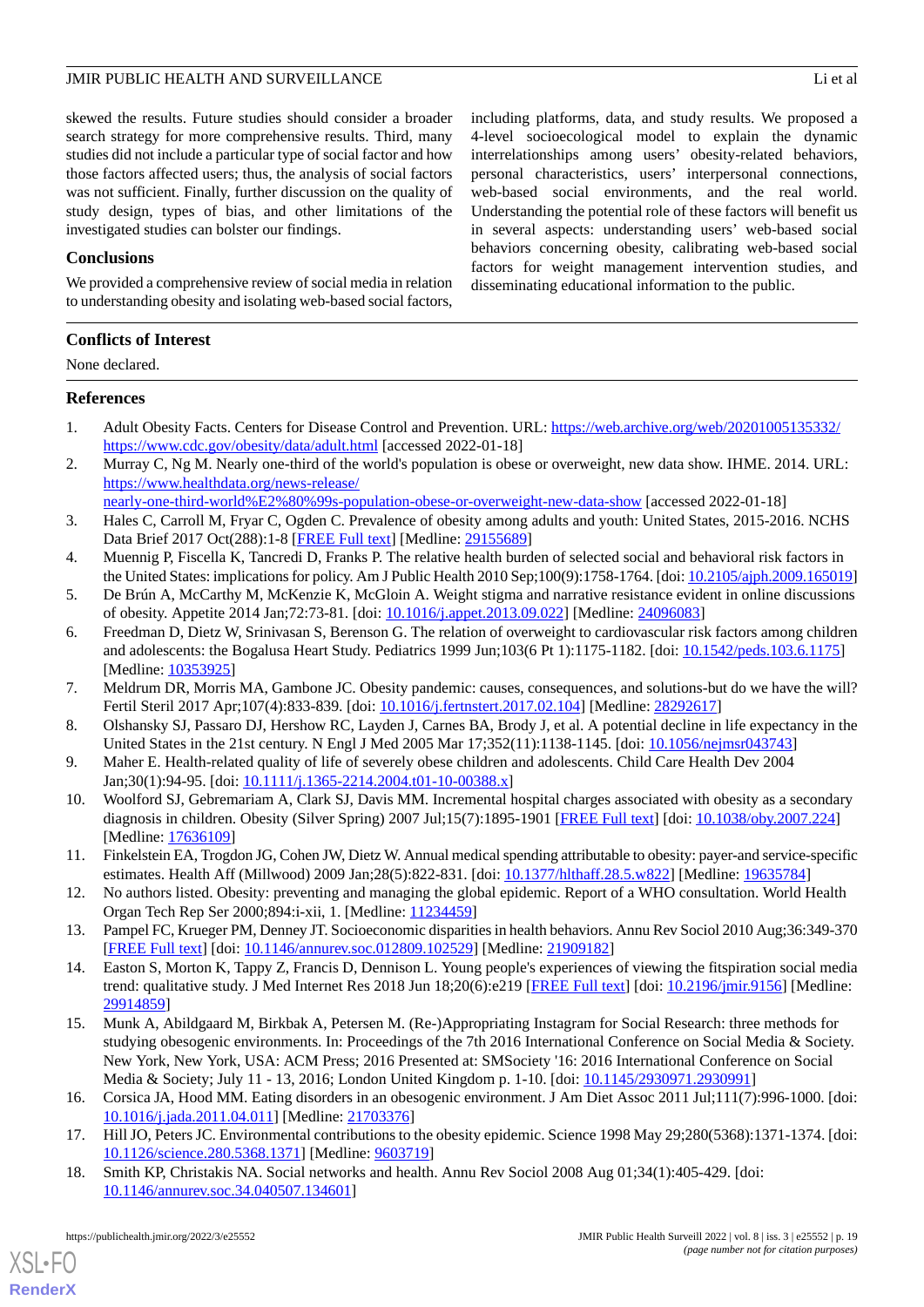- <span id="page-19-0"></span>19. Umberson D, Crosnoe R, Reczek C. Social relationships and health behavior across life course. Annu Rev Sociol 2010 Aug 01;36(1):139-157 [[FREE Full text](http://europepmc.org/abstract/MED/21921974)] [doi: [10.1146/annurev-soc-070308-120011\]](http://dx.doi.org/10.1146/annurev-soc-070308-120011) [Medline: [21921974\]](http://www.ncbi.nlm.nih.gov/entrez/query.fcgi?cmd=Retrieve&db=PubMed&list_uids=21921974&dopt=Abstract)
- <span id="page-19-2"></span><span id="page-19-1"></span>20. Christakis NA, Fowler JH. The spread of obesity in a large social network over 32 years. N Engl J Med 2007 Jul 26;357(4):370-379. [doi: [10.1056/nejmsa066082](http://dx.doi.org/10.1056/nejmsa066082)]
- 21. Maximova K, McGrath JJ, Barnett T, O'Loughlin J, Paradis G, Lambert M. Do you see what I see? Weight status misperception and exposure to obesity among children and adolescents. Int J Obes (Lond) 2008 Jun;32(6):1008-1015. [doi: [10.1038/ijo.2008.15](http://dx.doi.org/10.1038/ijo.2008.15)] [Medline: [18317474](http://www.ncbi.nlm.nih.gov/entrez/query.fcgi?cmd=Retrieve&db=PubMed&list_uids=18317474&dopt=Abstract)]
- <span id="page-19-4"></span><span id="page-19-3"></span>22. Ali MM, Amialchuk A, Renna F. Social network and weight misperception among adolescents. South Econ J 2011 Apr;77(4):827-842. [doi: [10.4284/0038-4038-77.4.827\]](http://dx.doi.org/10.4284/0038-4038-77.4.827)
- <span id="page-19-5"></span>23. Centola D. Social media and the science of health behavior. Circulation 2013 May 28;127(21):2135-2144 [[FREE Full text](http://circ.ahajournals.org/cgi/pmidlookup?view=long&pmid=23716382)] [doi: [10.1161/CIRCULATIONAHA.112.101816](http://dx.doi.org/10.1161/CIRCULATIONAHA.112.101816)] [Medline: [23716382\]](http://www.ncbi.nlm.nih.gov/entrez/query.fcgi?cmd=Retrieve&db=PubMed&list_uids=23716382&dopt=Abstract)
- <span id="page-19-6"></span>24. Kent EE, Prestin A, Gaysynsky A, Galica K, Rinker R, Graff K, et al. "Obesity is the New Major Cause of Cancer": connections between obesity and cancer on Facebook and Twitter. J Cancer Educ 2016 Sep 14;31(3):453-459. [doi: [10.1007/s13187-015-0824-1\]](http://dx.doi.org/10.1007/s13187-015-0824-1) [Medline: [25865399](http://www.ncbi.nlm.nih.gov/entrez/query.fcgi?cmd=Retrieve&db=PubMed&list_uids=25865399&dopt=Abstract)]
- <span id="page-19-7"></span>25. Boyd DM, Ellison NB. Social network sites: definition, history, and scholarship. J Comput Commun 2007;13(1):210-230. [doi: [10.1111/j.1083-6101.2007.00393.x](http://dx.doi.org/10.1111/j.1083-6101.2007.00393.x)]
- <span id="page-19-8"></span>26. Smith A, Anderson M. Social media use in 2018. Pew Research Center. 2018. URL: [https://www.pewresearch.org/internet/](https://www.pewresearch.org/internet/2018/03/01/social-media-use-in-2018/) [2018/03/01/social-media-use-in-2018/](https://www.pewresearch.org/internet/2018/03/01/social-media-use-in-2018/) [accessed 2022-01-18]
- <span id="page-19-9"></span>27. Perrin A, Anderson M. Share of U.S. adults using social media, including Facebook, is mostly unchanged since 2018. Pew Research Center. 2019. URL: [https://web.archive.org/web/20210430025308/https://www.pewresearch.org/fact-tank/2019/](https://web.archive.org/web/20210430025308/https://www.pewresearch.org/fact-tank/2019/04/10/share-of-u-s-adults-using-social-media-including-facebook-is-mostly-unchanged-since-2018/) [04/10/share-of-u-s-adults-using-social-media-including-facebook-is-mostly-unchanged-since-2018/](https://web.archive.org/web/20210430025308/https://www.pewresearch.org/fact-tank/2019/04/10/share-of-u-s-adults-using-social-media-including-facebook-is-mostly-unchanged-since-2018/) [accessed 2022-01-18]
- <span id="page-19-10"></span>28. Chang T, Chopra V, Zhang C, Woolford SJ. The role of social media in online weight management: systematic review. J Med Internet Res 2013 Nov;15(11):e262 [[FREE Full text\]](http://www.jmir.org/2013/11/e262/) [doi: [10.2196/jmir.2852](http://dx.doi.org/10.2196/jmir.2852)] [Medline: [24287455\]](http://www.ncbi.nlm.nih.gov/entrez/query.fcgi?cmd=Retrieve&db=PubMed&list_uids=24287455&dopt=Abstract)
- <span id="page-19-11"></span>29. Laranjo L, Arguel A, Neves AL, Gallagher AM, Kaplan R, Mortimer N, et al. The influence of social networking sites on health behavior change: a systematic review and meta-analysis. J Am Med Inform Assoc 2015 Jan;22(1):243-256. [doi: [10.1136/amiajnl-2014-002841](http://dx.doi.org/10.1136/amiajnl-2014-002841)] [Medline: [25005606](http://www.ncbi.nlm.nih.gov/entrez/query.fcgi?cmd=Retrieve&db=PubMed&list_uids=25005606&dopt=Abstract)]
- <span id="page-19-13"></span><span id="page-19-12"></span>30. Waring ME, Jake-Schoffman DE, Holovatska MM, Mejia C, Williams JC, Pagoto SL. Social media and obesity in adults: a review of recent research and future directions. Curr Diab Rep 2018 Apr 18;18(6):34. [doi: [10.1007/s11892-018-1001-9](http://dx.doi.org/10.1007/s11892-018-1001-9)] [Medline: [29671135](http://www.ncbi.nlm.nih.gov/entrez/query.fcgi?cmd=Retrieve&db=PubMed&list_uids=29671135&dopt=Abstract)]
- <span id="page-19-14"></span>31. Falagas ME, Pitsouni EI, Malietzis GA, Pappas G. Comparison of PubMed, Scopus, Web of Science, and Google Scholar: strengths and weaknesses. FASEB J 2008 Feb;22(2):338-342. [doi: [10.1096/fj.07-9492LSF\]](http://dx.doi.org/10.1096/fj.07-9492LSF) [Medline: [17884971\]](http://www.ncbi.nlm.nih.gov/entrez/query.fcgi?cmd=Retrieve&db=PubMed&list_uids=17884971&dopt=Abstract)
- <span id="page-19-16"></span><span id="page-19-15"></span>32. Association for Computing Machinery (ACM). URL:<https://web.archive.org/web/20201006091320/https://www.acm.org/> [accessed 2022-01-18]
- <span id="page-19-17"></span>33. ScienceDirect. URL:<https://web.archive.org/web/20201006025225/https://www.sciencedirect.com/> [accessed 2022-01-18]
- 34. Social Media. MeSH Descriptor Data 2022. URL:<https://meshb.nlm.nih.gov/record/ui?ui=D061108> [accessed 2022-01-18]
- 35. Kaplan AM, Haenlein M. Users of the world, unite! The challenges and opportunities of social media. Bus Horiz 2010 Jan;53(1):59-68. [doi: [10.1016/j.bushor.2009.09.003](http://dx.doi.org/10.1016/j.bushor.2009.09.003)]
- <span id="page-19-18"></span>36. Willis EA, Szabo-Reed AN, Ptomey LT, Steger FL, Honas JJ, Al-Hihi EM, et al. Distance learning strategies for weight management utilizing social media: A comparison of phone conference call versus social media platform. Rationale and design for a randomized study. Contemp Clin Trials 2016 Mar; 47:282-288 [[FREE Full text](http://europepmc.org/abstract/MED/26883282)] [doi: [10.1016/j.cct.2016.02.005\]](http://dx.doi.org/10.1016/j.cct.2016.02.005) [Medline: [26883282](http://www.ncbi.nlm.nih.gov/entrez/query.fcgi?cmd=Retrieve&db=PubMed&list_uids=26883282&dopt=Abstract)]
- <span id="page-19-20"></span><span id="page-19-19"></span>37. Jane M, Hagger M, Foster J, Ho S, Kane R, Pal S. Effects of a weight management program delivered by social media on weight and metabolic syndrome risk factors in overweight and obese adults: a randomised controlled trial. PLoS One 2017;12(6):e0178326 [\[FREE Full text](http://dx.plos.org/10.1371/journal.pone.0178326)] [doi: [10.1371/journal.pone.0178326\]](http://dx.doi.org/10.1371/journal.pone.0178326) [Medline: [28575048\]](http://www.ncbi.nlm.nih.gov/entrez/query.fcgi?cmd=Retrieve&db=PubMed&list_uids=28575048&dopt=Abstract)
- <span id="page-19-22"></span>38. Hwang KO, Ottenbacher AJ, Green AP, Cannon-Diehl MR, Richardson O, Bernstam EV, et al. Social support in an internet weight loss community. Int J Med Inform 2010 Jan;79(1):5-13 [\[FREE Full text\]](http://europepmc.org/abstract/MED/19945338) [doi: [10.1016/j.ijmedinf.2009.10.003](http://dx.doi.org/10.1016/j.ijmedinf.2009.10.003)] [Medline: [19945338](http://www.ncbi.nlm.nih.gov/entrez/query.fcgi?cmd=Retrieve&db=PubMed&list_uids=19945338&dopt=Abstract)]
- <span id="page-19-21"></span>39. Waring ME, Schneider KL, Appelhans BM, Simas TA, Xiao RS, Whited MC, et al. Interest in a Twitter-delivered weight loss program among women of childbearing age. Transl Behav Med 2016 Jun;6(2):277-284 [[FREE Full text](http://europepmc.org/abstract/MED/27356998)] [doi: [10.1007/s13142-015-0382-4\]](http://dx.doi.org/10.1007/s13142-015-0382-4) [Medline: [27356998](http://www.ncbi.nlm.nih.gov/entrez/query.fcgi?cmd=Retrieve&db=PubMed&list_uids=27356998&dopt=Abstract)]
- <span id="page-19-23"></span>40. Merchant G, Weibel N, Patrick K, Fowler JH, Norman GJ, Gupta A, et al. Click "like" to change your behavior: a mixed methods study of college students' exposure to and engagement with Facebook content designed for weight loss. J Med Internet Res 2014 Jun 24;16(6):e158 [\[FREE Full text](http://www.jmir.org/2014/6/e158/)] [doi: [10.2196/jmir.3267](http://dx.doi.org/10.2196/jmir.3267)] [Medline: [24964294](http://www.ncbi.nlm.nih.gov/entrez/query.fcgi?cmd=Retrieve&db=PubMed&list_uids=24964294&dopt=Abstract)]
- 41. Waring ME, Moore Simas TA, Oleski J, Xiao RS, Mulcahy JA, May CN, et al. Feasibility and Acceptability of Delivering a Postpartum Weight Loss Intervention via Facebook: A Pilot Study. J Nutr Educ Behav 2018 Jan;50(1):70-74.e1 [\[FREE](http://europepmc.org/abstract/MED/29325665) [Full text\]](http://europepmc.org/abstract/MED/29325665) [doi: [10.1016/j.jneb.2017.09.025](http://dx.doi.org/10.1016/j.jneb.2017.09.025)] [Medline: [29325665\]](http://www.ncbi.nlm.nih.gov/entrez/query.fcgi?cmd=Retrieve&db=PubMed&list_uids=29325665&dopt=Abstract)
- 42. Cunha T, Weber I, Pappa G. A Warm Welcome Matters!: the link between social feedback and weight loss in /r/loseit. In: Proceedings of the 26th International Conference on World Wide Web Companion. New York, New York, USA: ACM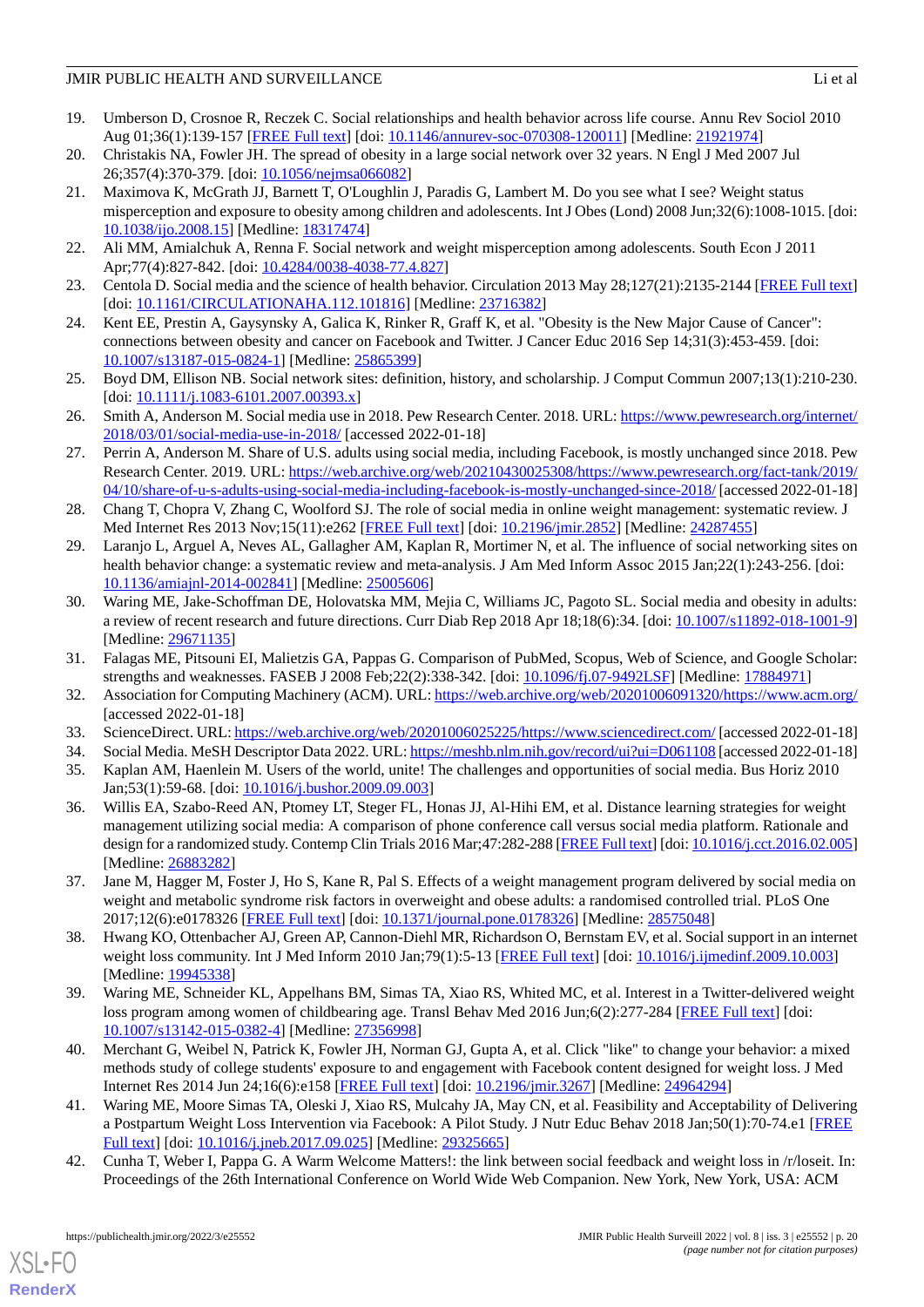Press; 2017 Presented at: WWW '17: 26th International World Wide Web Conference; April 3 - 7, 2017; Perth Australia p. 1063-1072. [doi: [10.1145/3041021.3055131](http://dx.doi.org/10.1145/3041021.3055131)]

- <span id="page-20-0"></span>43. Leggatt-Cook C, Chamberlain K. Blogging for weight loss: personal accountability, writing selves, and the weight-loss blogosphere. Sociol Health Illn 2012 Sep;34(7):963-977 [\[FREE Full text](https://doi.org/10.1111/j.1467-9566.2011.01435.x)] [doi: [10.1111/j.1467-9566.2011.01435.x](http://dx.doi.org/10.1111/j.1467-9566.2011.01435.x)] [Medline: [22150320](http://www.ncbi.nlm.nih.gov/entrez/query.fcgi?cmd=Retrieve&db=PubMed&list_uids=22150320&dopt=Abstract)]
- <span id="page-20-1"></span>44. Pappa GL, Cunha TO, Bicalho PV, Ribeiro A, Couto SA, Meira W, et al. Factors associated with weight change in online weight management communities: a case study in the loseit reddit community. J Med Internet Res 2017 Jan 16;19(1):e17 [[FREE Full text](http://www.jmir.org/2017/1/e17/)] [doi: [10.2196/jmir.5816](http://dx.doi.org/10.2196/jmir.5816)] [Medline: [28093378](http://www.ncbi.nlm.nih.gov/entrez/query.fcgi?cmd=Retrieve&db=PubMed&list_uids=28093378&dopt=Abstract)]
- <span id="page-20-3"></span><span id="page-20-2"></span>45. Savolainen R. Asking and sharing information in the blogosphere: the case of slimming blogs. Library Inform Sci Res 2011 Jan;33(1):73-79. [doi: [10.1016/j.lisr.2010.04.004](http://dx.doi.org/10.1016/j.lisr.2010.04.004)]
- <span id="page-20-4"></span>46. He C, Wu S, Zhao Y, Li Z, Zhang Y, Le J, et al. Social Media-Promoted Weight Loss Among an Occupational Population: Cohort Study Using a WeChat Mobile Phone App-Based Campaign. J Med Internet Res 2017 Oct 23;19(10):e357 [\[FREE](http://www.jmir.org/2017/10/e357/) [Full text\]](http://www.jmir.org/2017/10/e357/) [doi: [10.2196/jmir.7861](http://dx.doi.org/10.2196/jmir.7861)] [Medline: [29061555\]](http://www.ncbi.nlm.nih.gov/entrez/query.fcgi?cmd=Retrieve&db=PubMed&list_uids=29061555&dopt=Abstract)
- <span id="page-20-5"></span>47. Chomutare T, Årsand E, Hartvigsen G. Effectiveness of an internet community for severely obese women. In: Studies in Health Technology and Informatics. Amsterdam: IOS Press; 2016:597-601.
- <span id="page-20-6"></span>48. Aschbrenner KA, Naslund JA, Shevenell M, Kinney E, Bartels SJ. A pilot study of a peer-group lifestyle intervention enhanced with mhealth technology and social media for adults with serious mental illness. J Nerv Ment Dis 2016;204(6):483-486. [doi: [10.1097/nmd.0000000000000530](http://dx.doi.org/10.1097/nmd.0000000000000530)]
- <span id="page-20-7"></span>49. Lytle LA, Laska MN, Linde JA, Moe SG, Nanney MS, Hannan PJ, et al. Weight-gain reduction among 2-year college students: The CHOICES RCT. Am J Prev Med 2017 Feb;52(2):183-191 [[FREE Full text](http://europepmc.org/abstract/MED/27939237)] [doi: [10.1016/j.amepre.2016.10.012\]](http://dx.doi.org/10.1016/j.amepre.2016.10.012) [Medline: [27939237](http://www.ncbi.nlm.nih.gov/entrez/query.fcgi?cmd=Retrieve&db=PubMed&list_uids=27939237&dopt=Abstract)]
- <span id="page-20-8"></span>50. Phan N, Dou D, Piniewski B, Kil D. Social restricted boltzmann machine: human behavior prediction in health social networks. In: Proceedings of the 2015 IEEE/ACM International Conference on Advances in Social Networks Analysis and Mining 2015. 2015 Presented at: ASONAM '15: Advances in Social Networks Analysis and Mining 2015; August 25 - 28, 2015; Paris France p. 424-431. [doi: [10.1145/2808797.2809307](http://dx.doi.org/10.1145/2808797.2809307)]
- <span id="page-20-9"></span>51. Chen Y, Randriambelonoro M, Geissbuhler A, Pu P. Social incentives in pervasive fitness apps for obese and diabetic patients. In: Proceedings of the 19th ACM Conference on Computer Supported Cooperative Work and Social Computing Companion. 2016 Presented at: CSCW '16: Computer Supported Cooperative Work and Social Computing; February 26 - March 2, 2016; San Francisco California USA p. 245-248. [doi: [10.1145/2818052.2869093](http://dx.doi.org/10.1145/2818052.2869093)]
- <span id="page-20-13"></span>52. Abbar S, Mejova Y, Weber I. You tweet what you eattudying food consumption through Twitter. In: Proceedings of the 33rd Annual ACM Conference on Human Factors in Computing Systems. 2015 Presented at: CHI '15: CHI Conference on Human Factors in Computing Systems; April 18 - 23, 2015; Seoul Republic of Korea p. 3197-3206. [doi: [10.1145/2702123.2702153](http://dx.doi.org/10.1145/2702123.2702153)]
- <span id="page-20-10"></span>53. Kuebler M, Yom-Tov E, Pelleg D, Puhl RM, Muennig P. When overweight is the normal weight: an examination of obesity using a social media internet database. PLoS One 2013 Sep 18;8(9):e73479 [\[FREE Full text\]](https://dx.plos.org/10.1371/journal.pone.0073479) [doi: [10.1371/journal.pone.0073479\]](http://dx.doi.org/10.1371/journal.pone.0073479) [Medline: [24058478](http://www.ncbi.nlm.nih.gov/entrez/query.fcgi?cmd=Retrieve&db=PubMed&list_uids=24058478&dopt=Abstract)]
- <span id="page-20-12"></span><span id="page-20-11"></span>54. Fernandez-Luque L, Singh M, Ofli F, Mejova YA, Weber I, Aupetit M, et al. Implementing 360° Quantified Self for childhood obesity: feasibility study and experiences from a weight loss camp in Qatar. BMC Med Inform Decis Mak 2017 Apr 13;17(1):37 [[FREE Full text](https://bmcmedinformdecismak.biomedcentral.com/articles/10.1186/s12911-017-0432-6)] [doi: [10.1186/s12911-017-0432-6](http://dx.doi.org/10.1186/s12911-017-0432-6)] [Medline: [28403865](http://www.ncbi.nlm.nih.gov/entrez/query.fcgi?cmd=Retrieve&db=PubMed&list_uids=28403865&dopt=Abstract)]
- <span id="page-20-14"></span>55. Cohen R, Irwin L, Newton-John T, Slater A. #bodypositivity: a content analysis of body positive accounts on Instagram. Body Image 2019 Jun;29:47-57. [doi: [10.1016/j.bodyim.2019.02.007\]](http://dx.doi.org/10.1016/j.bodyim.2019.02.007) [Medline: [30831334](http://www.ncbi.nlm.nih.gov/entrez/query.fcgi?cmd=Retrieve&db=PubMed&list_uids=30831334&dopt=Abstract)]
- <span id="page-20-15"></span>56. Madliger C. Body of Truth: How Science, History, and Culture Drive Our Obsession with Weight—and What We Can Do about It by Harriet Brown. IJFAB: International Journal of Feminist Approaches to Bioethics 2016 Sep;9(2):214-219. [doi: [10.3138/ijfab.9.2.214](http://dx.doi.org/10.3138/ijfab.9.2.214)]
- <span id="page-20-16"></span>57. Gore RJ, Diallo S, Padilla J. You are what you Tweet: connecting the geographic variation in America's obesity rate to Twitter content. PLoS One 2015;10(9):e0133505 [\[FREE Full text](http://dx.plos.org/10.1371/journal.pone.0133505)] [doi: [10.1371/journal.pone.0133505\]](http://dx.doi.org/10.1371/journal.pone.0133505) [Medline: [26332588\]](http://www.ncbi.nlm.nih.gov/entrez/query.fcgi?cmd=Retrieve&db=PubMed&list_uids=26332588&dopt=Abstract)
- <span id="page-20-17"></span>58. Culotta A. Estimating county health statistics with Twitter. In: Proceedings of the SIGCHI Conference on Human Factors in Computing Systems. 2014 Presented at: CHI '14: CHI Conference on Human Factors in Computing Systems; April 26 - May 1, 2014; Toronto Ontario Canada p. 1335-1344. [doi: [10.1145/2556288.2557139](http://dx.doi.org/10.1145/2556288.2557139)]
- <span id="page-20-18"></span>59. Garimella V, Alfayad A, Weber I. Social media image analysis for public health. In: Proceedings of the 2016 CHI Conference on Human Factors in Computing Systems. 2016 Presented at: CHI'16: CHI Conference on Human Factors in Computing Systems; May 7 - 12, 2016; San Jose California USA p. 5543-5547. [doi: [10.1145/2858036.2858234\]](http://dx.doi.org/10.1145/2858036.2858234)
- 60. Mejova Y, Haddadi H, Noulas A, Weber I. #FoodPorn: obesity patterns in culinary interactions. In: Proceedings of the 5th International Conference on Digital Health 2015. New York, New York, USA: ACM Press; 2015 Presented at: DH '15: Digital Health 2015 Conference; May 18 - 20, 2015; Florence Italy p. 51-58. [doi: [10.1145/2750511.2750524](http://dx.doi.org/10.1145/2750511.2750524)]
- 61. Weber I, Mejova Y. Crowdsourcing health labels: inferring body weight from profile pictures. In: Proceedings of the 6th International Conference on Digital Health Conference. New York, New York, USA: ACM Press; 2016 Presented at: DH '16: Digital Health 2016; April 11 - 13, 2016; Montréal Québec Canada p. 105-109. [doi: [10.1145/2896338.2897727\]](http://dx.doi.org/10.1145/2896338.2897727)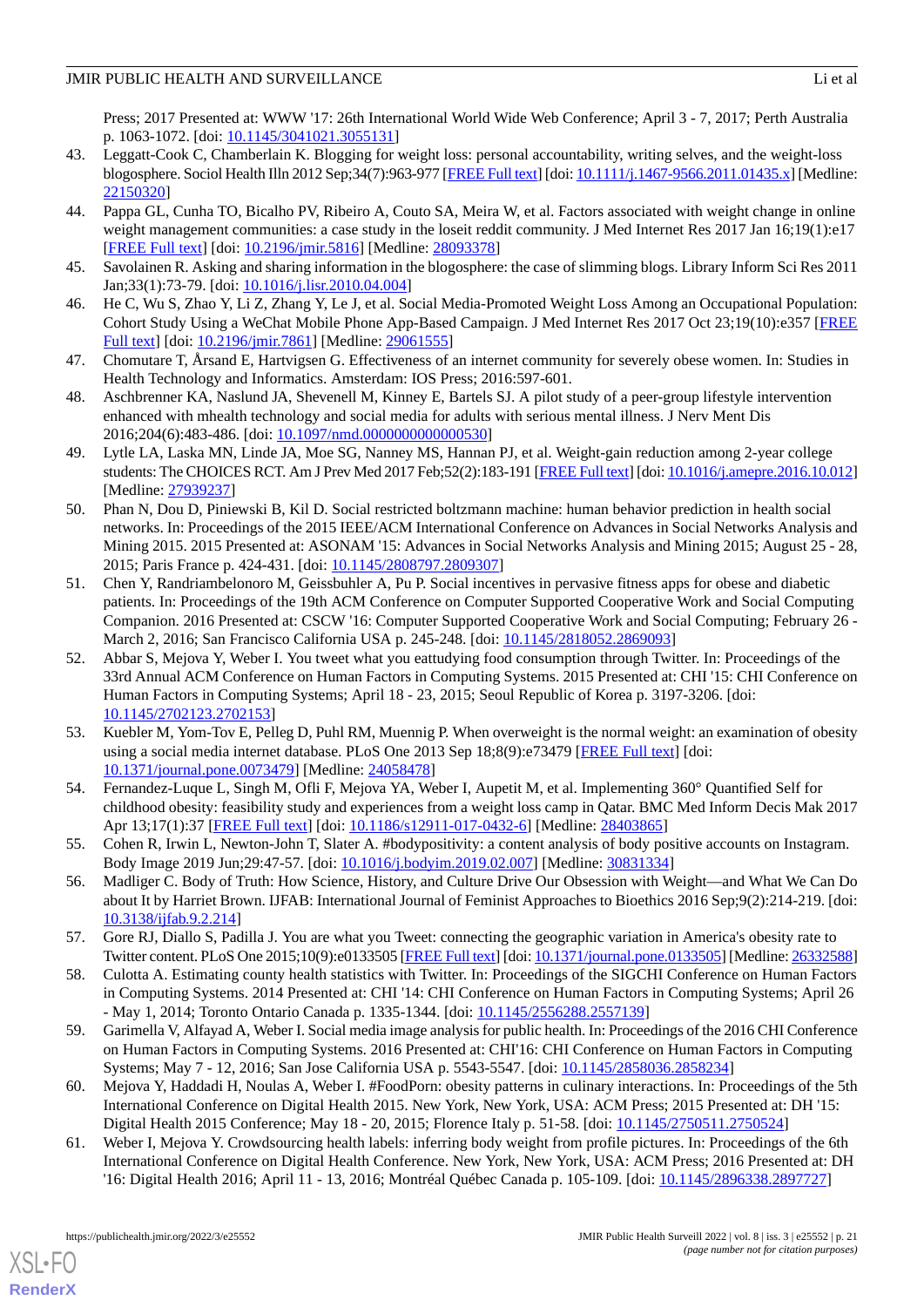- <span id="page-21-0"></span>62. Mejova Y. Information sources and needs in the obesity and diabetes Twitter discourse. In: Proceedings of the 2018 International Conference on Digital Health. New York, New York, USA: ACM Press; 2018 Presented at: DH'18: International Digital Health Conference; April 23 - 26, 2018; Lyon France p. 21-29. [doi: [10.1145/3194658.3194664\]](http://dx.doi.org/10.1145/3194658.3194664)
- <span id="page-21-2"></span><span id="page-21-1"></span>63. Karami A, Dahl AA, Turner-McGrievy G, Kharrazi H, Shaw G. Characterizing diabetes, diet, exercise, and obesity comments on Twitter. Int J Inform Manag 2018 Feb;38(1):1-6. [doi: [10.1016/j.ijinfomgt.2017.08.002](http://dx.doi.org/10.1016/j.ijinfomgt.2017.08.002)]
- 64. So J, Prestin A, Lee L, Wang Y, Yen J, Chou WS. What do people like to "Share" about obesity? A content analysis of frequent retweets about obesity on Twitter. Health Commun 2016;31(2):193-206. [doi: [10.1080/10410236.2014.940675\]](http://dx.doi.org/10.1080/10410236.2014.940675) [Medline: [26086083](http://www.ncbi.nlm.nih.gov/entrez/query.fcgi?cmd=Retrieve&db=PubMed&list_uids=26086083&dopt=Abstract)]
- <span id="page-21-4"></span><span id="page-21-3"></span>65. May CN, Waring ME, Rodrigues S, Oleski JL, Olendzki E, Evans M, et al. Weight loss support seeking on Twitter: the impact of weight on follow back rates and interactions. Transl Behav Med 2017 Mar 21;7(1):84-91 [[FREE Full text](http://europepmc.org/abstract/MED/27443643)] [doi: [10.1007/s13142-016-0429-1\]](http://dx.doi.org/10.1007/s13142-016-0429-1) [Medline: [27443643](http://www.ncbi.nlm.nih.gov/entrez/query.fcgi?cmd=Retrieve&db=PubMed&list_uids=27443643&dopt=Abstract)]
- <span id="page-21-5"></span>66. Lake A, Townshend T. Obesogenic environments: exploring the built and food environments. J R Soc Promot Health 2006 Nov 30;126(6):262-267. [doi: [10.1177/1466424006070487](http://dx.doi.org/10.1177/1466424006070487)] [Medline: [17152319](http://www.ncbi.nlm.nih.gov/entrez/query.fcgi?cmd=Retrieve&db=PubMed&list_uids=17152319&dopt=Abstract)]
- <span id="page-21-6"></span>67. Harris JK, Moreland-Russell S, Tabak RG, Ruhr LR, Maier RC. Communication about childhood obesity on Twitter. Am J Public Health 2014 Jul;104(7):62-69. [doi: [10.2105/ajph.2013.301860\]](http://dx.doi.org/10.2105/ajph.2013.301860)
- <span id="page-21-7"></span>68. Erdem H, Sisik A. The reliability of bariatric surgery videos in YouTube platform. Obes Surg 2018 Mar 5;28(3):712-716. [doi: [10.1007/s11695-017-2911-3](http://dx.doi.org/10.1007/s11695-017-2911-3)] [Medline: [28875396\]](http://www.ncbi.nlm.nih.gov/entrez/query.fcgi?cmd=Retrieve&db=PubMed&list_uids=28875396&dopt=Abstract)
- <span id="page-21-8"></span>69. Basch C, Fung I, Menafro A, Mo C, Yin J. An exploratory assessment of weight loss videos on YouTube™. Public Health 2017 Oct;151:31-38. [doi: [10.1016/j.puhe.2017.06.016](http://dx.doi.org/10.1016/j.puhe.2017.06.016)] [Medline: [28710925](http://www.ncbi.nlm.nih.gov/entrez/query.fcgi?cmd=Retrieve&db=PubMed&list_uids=28710925&dopt=Abstract)]
- <span id="page-21-9"></span>70. Meitz TG, Ort A, Kalch A, Zipfel S, Zurstiege G. Source does matter: contextual effects on online media-embedded health campaigns against childhood obesity. Comput Hum Behav 2016 Jul;60:565-574. [doi: [10.1016/j.chb.2016.02.067\]](http://dx.doi.org/10.1016/j.chb.2016.02.067)
- <span id="page-21-10"></span>71. Swindle TM, Ward WL, Whiteside-Mansell L. Facebook: The Use of Social Media to Engage Parents in a Preschool Obesity Prevention Curriculum. J Nutr Educ Behav 2018 Jan;50(1):4-10.e1 [\[FREE Full text\]](http://europepmc.org/abstract/MED/29325661) [doi: [10.1016/j.jneb.2017.05.344](http://dx.doi.org/10.1016/j.jneb.2017.05.344)] [Medline: [29325661](http://www.ncbi.nlm.nih.gov/entrez/query.fcgi?cmd=Retrieve&db=PubMed&list_uids=29325661&dopt=Abstract)]
- <span id="page-21-12"></span><span id="page-21-11"></span>72. 21.3 Social Movements - Definition. Sociology by University of Minnesota. URL: [https://web.archive.org/web/](https://web.archive.org/web/20201006123653/https://open.lib.umn.edu/sociology/chapter/21-3-social-movements/) [20201006123653/https://open.lib.umn.edu/sociology/chapter/21-3-social-movements/](https://web.archive.org/web/20201006123653/https://open.lib.umn.edu/sociology/chapter/21-3-social-movements/) [accessed 2022-01-18]
- 73. Ghaznavi J, Taylor LD. Bones, body parts, and sex appeal: An analysis of #thinspiration images on popular social media. Body Image 2015 Jun;14:54-61. [doi: [10.1016/j.bodyim.2015.03.006\]](http://dx.doi.org/10.1016/j.bodyim.2015.03.006) [Medline: [25880783](http://www.ncbi.nlm.nih.gov/entrez/query.fcgi?cmd=Retrieve&db=PubMed&list_uids=25880783&dopt=Abstract)]
- <span id="page-21-13"></span>74. Webb JB, Vinoski ER, Bonar AS, Davies AE, Etzel L. Fat is fashionable and fit: a comparative content analysis of fatspiration and health at every size instagram images. Body Image 2017 Sep;22:53-64. [doi: [10.1016/j.bodyim.2017.05.003](http://dx.doi.org/10.1016/j.bodyim.2017.05.003)] [Medline: [28624756](http://www.ncbi.nlm.nih.gov/entrez/query.fcgi?cmd=Retrieve&db=PubMed&list_uids=28624756&dopt=Abstract)]
- <span id="page-21-14"></span>75. Kang Y, Wang Y, Zhang D, Zhou L. The public's opinions on a new school meals policy for childhood obesity prevention in the U.S.: A social media analytics approach. Int J Med Inform 2017 Jul;103:83-88. [doi: [10.1016/j.ijmedinf.2017.04.013](http://dx.doi.org/10.1016/j.ijmedinf.2017.04.013)] [Medline: [28551006](http://www.ncbi.nlm.nih.gov/entrez/query.fcgi?cmd=Retrieve&db=PubMed&list_uids=28551006&dopt=Abstract)]
- <span id="page-21-16"></span><span id="page-21-15"></span>76. Gregg R, Patel A, Patel S, O'Connor L. Public reaction to the UK government strategy on childhood obesity in England: A qualitative and quantitative summary of online reaction to media reports. Health Policy 2017 Apr;121(4):450-457. [doi: [10.1016/j.healthpol.2017.02.010\]](http://dx.doi.org/10.1016/j.healthpol.2017.02.010) [Medline: [28238451\]](http://www.ncbi.nlm.nih.gov/entrez/query.fcgi?cmd=Retrieve&db=PubMed&list_uids=28238451&dopt=Abstract)
- <span id="page-21-17"></span>77. Rimé B, Finkenauer C, Luminet O, Zech E, Philippot P. Social sharing of emotion: new evidence and new questions. Eur Rev Soc Psychol 1998 Jan;9(1):145-189. [doi: [10.1080/14792779843000072\]](http://dx.doi.org/10.1080/14792779843000072)
- <span id="page-21-18"></span>78. Lingetun L, Fungbrant M, Claesson I, Baggens C. 'I just want to be normal' - A qualitative study of pregnant women's blogs who present themselves as overweight or obese. Midwifery 2017 Jun;49:65-71. [doi: [10.1016/j.midw.2017.01.015\]](http://dx.doi.org/10.1016/j.midw.2017.01.015) [Medline: [28214043](http://www.ncbi.nlm.nih.gov/entrez/query.fcgi?cmd=Retrieve&db=PubMed&list_uids=28214043&dopt=Abstract)]
- <span id="page-21-19"></span>79. Fiks AG, Gruver RS, Bishop-Gilyard CT, Shults J, Virudachalam S, Suh AW, et al. A social media peer group for mothers to prevent obesity from infancy: the Grow2gether randomized trial. Child Obes 2017 Oct;13(5):356-368 [[FREE Full text](http://europepmc.org/abstract/MED/28557558)] [doi: [10.1089/chi.2017.0042](http://dx.doi.org/10.1089/chi.2017.0042)] [Medline: [28557558](http://www.ncbi.nlm.nih.gov/entrez/query.fcgi?cmd=Retrieve&db=PubMed&list_uids=28557558&dopt=Abstract)]
- <span id="page-21-20"></span>80. Leroux J, Moore S, Dubé L. Beyond the "I" in the obesity epidemic: a review of social relational and network interventions on obesity. J Obes 2013;2013:348249 [\[FREE Full text\]](https://doi.org/10.1155/2013/348249) [doi: [10.1155/2013/348249\]](http://dx.doi.org/10.1155/2013/348249) [Medline: [24062945\]](http://www.ncbi.nlm.nih.gov/entrez/query.fcgi?cmd=Retrieve&db=PubMed&list_uids=24062945&dopt=Abstract)
- <span id="page-21-21"></span>81. Park A, Conway M, Chen AT. Examining thematic similarity, difference, and membership in three online mental health communities from reddit: a text mining and visualization approach. Comput Human Behav 2018 Jan;78:98-112 [[FREE](http://europepmc.org/abstract/MED/29456286) [Full text\]](http://europepmc.org/abstract/MED/29456286) [doi: [10.1016/j.chb.2017.09.001](http://dx.doi.org/10.1016/j.chb.2017.09.001)] [Medline: [29456286](http://www.ncbi.nlm.nih.gov/entrez/query.fcgi?cmd=Retrieve&db=PubMed&list_uids=29456286&dopt=Abstract)]
- <span id="page-21-22"></span>82. Loh IH, Schwendler T, Trude AC, Anderson Steeves ET, Cheskin LJ, Lange S, et al. Implementation of Text-Messaging and Social Media Strategies in a Multilevel Childhood Obesity Prevention Intervention: Process Evaluation Results. Inquiry 2018 Jun 04;55:46958018779189 [[FREE Full text](https://journals.sagepub.com/doi/10.1177/0046958018779189?url_ver=Z39.88-2003&rfr_id=ori:rid:crossref.org&rfr_dat=cr_pub%3dpubmed)] [doi: [10.1177/0046958018779189\]](http://dx.doi.org/10.1177/0046958018779189) [Medline: [29865969\]](http://www.ncbi.nlm.nih.gov/entrez/query.fcgi?cmd=Retrieve&db=PubMed&list_uids=29865969&dopt=Abstract)
- 83. Ling J, Robbins LB, Zhang N, Kerver JM, Lyons H, Wieber N, et al. Using Facebook in a healthy lifestyle intervention: feasibility and preliminary efficacy. West J Nurs Res 2018 Dec 09;40(12):1818-1842. [doi: [10.1177/0193945918756870\]](http://dx.doi.org/10.1177/0193945918756870) [Medline: [29421989](http://www.ncbi.nlm.nih.gov/entrez/query.fcgi?cmd=Retrieve&db=PubMed&list_uids=29421989&dopt=Abstract)]
- 84. West DS, Monroe CM, Turner-McGrievy G, Sundstrom B, Larsen C, Magradey K, et al. A technology-mediated behavioral weight gain prevention intervention for college students: controlled, quasi-experimental study. J Med Internet Res 2016 Jun 13;18(6):e133 [\[FREE Full text\]](https://www.jmir.org/2016/6/e133/) [doi: [10.2196/jmir.5474\]](http://dx.doi.org/10.2196/jmir.5474) [Medline: [27296086\]](http://www.ncbi.nlm.nih.gov/entrez/query.fcgi?cmd=Retrieve&db=PubMed&list_uids=27296086&dopt=Abstract)